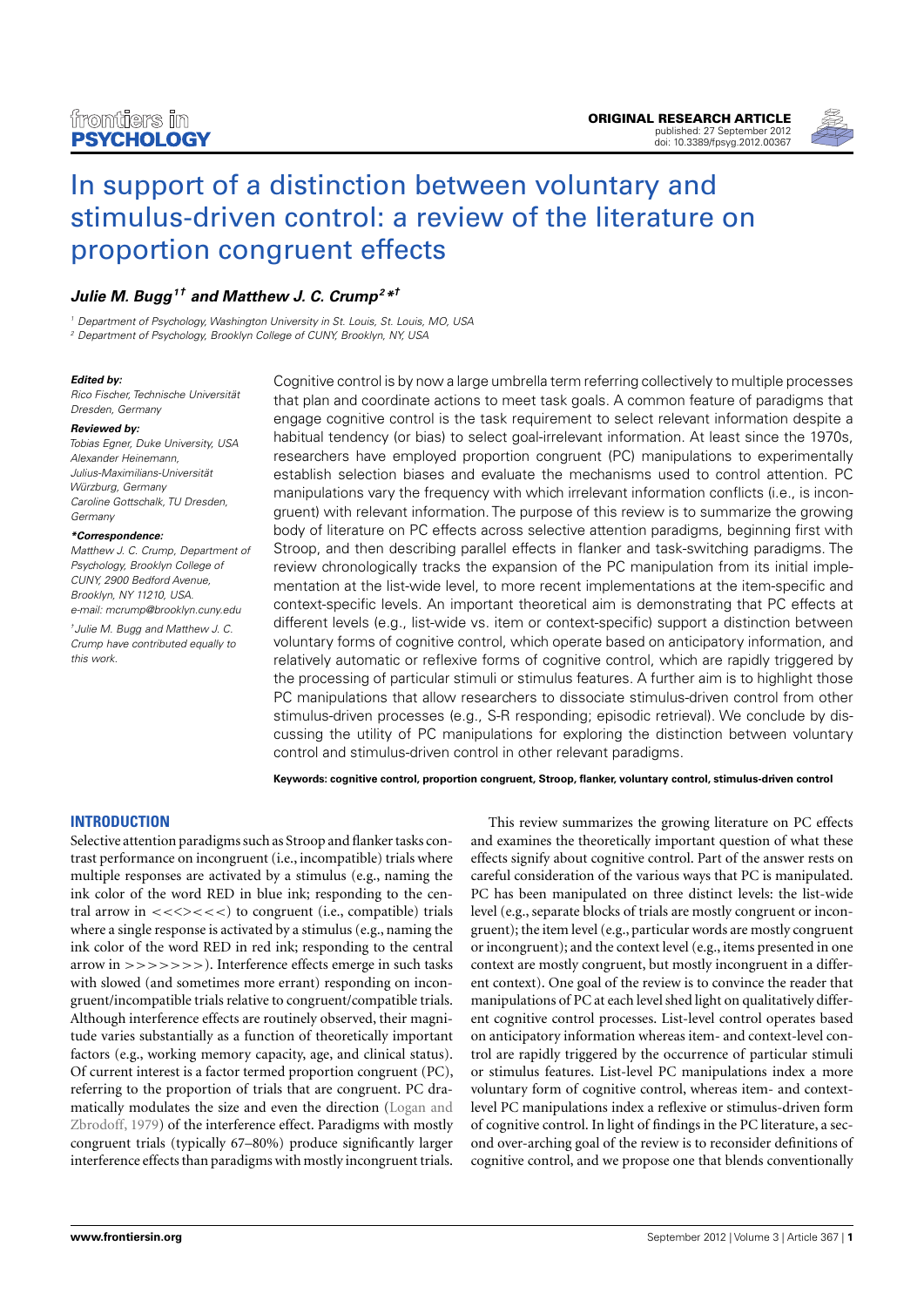separate notions of controlled and automatic processes. Redefining cognitive control in this fashion suggests a need for new terminology to better describe the processes and representations affording control.

#### **THE MANY FACES OF COGNITIVE CONTROL**

Cognitive control is by now a large umbrella term referring collectively to multiple processes that plan and coordinate behavior to meet task goals. According to convention, controlled processes are contrasted with automatic processes [\(Posner and Snyder,](#page-15-0) [1975;](#page-15-0) [Shiffrin and Schneider,](#page-15-1) [1977\)](#page-15-1). Controlled processes are voluntary, effortful, slow, and flexible. They prepare plans or tasksets that configure attention to selectively process task-relevant information during task performance. Automatic processes are involuntary, effortless, fast, and inflexible. They operate independently from controlled processes and may cause stimuli to capture attention or to retrieve associated responses. Strongly automatic processes are said to be cognitively impenetrable, or not under control. The controlled vs. automatic dichotomy has productively guided research in attention and performance over several decades. The PC literature has benefited from this distinction, but it has also produced new evidence challenging the dichotomy and conventional terminology by demonstrating that attentional control can occur in an automatic fashion. The oxymoronic term "automatic control" was coined by [Jacoby et al.](#page-14-1) [\(2003\)](#page-14-1) to describe these effects (p. 643). A contention of this review is that the controlled vs. automatic dichotomy should be abandoned and replaced by terminology that better characterizes the continuum between controlled and automatic processing [\(Bugg et al.,](#page-14-2) [2008;](#page-14-2) [Egner,](#page-14-3) [2008\)](#page-14-3).

The terminology that we suggest here takes the general theory of attention and action [\(Norman and Shallice,](#page-15-2) [1986;](#page-15-2) [Cooper and](#page-14-4) [Shallice,](#page-14-4) [2000\)](#page-14-4) as a starting point. Before elaborating on the major points we first describe some considerations about the concept of cognitive control that led us to adopt the terminology. The word control has different connotations for different researchers. For example, consider how cognitive vs. motor control differ.

Cognitive control refers to anticipatory, preparatory, endogenous, proactive, strategic, or voluntary processes that create, maintain, or adjust plans, task-sets, and attentional filters during performance. The spirit of this kind of control is top-down, supervisory, or executive in the sense that goals for performance are planned, monitored, and adjusted for success. In everyday life these control processes aid people in planning, thinking, and deciding on actions that will help them obtain their goals. For example, planning a driving route to run errands, focusing on a conversation with a friend in a crowded room, or surveying the field and choosing to pass to a teammate rather than an opponent in sports all rely on cognitive control processes.

Motor control refers to the processes and representations that coordinate actions. Current theories of motor control assume that motor schemas provide plans for action that are carried out by the motor system, and that online feedback from the environment and from internal simulations of the ongoing action can update and adjust movements to keep them in line with the action plan [\(Jor](#page-14-5)[dan and Rumelhart,](#page-14-5) [1992;](#page-14-5) [Miall and Wolpert,](#page-15-3) [1996\)](#page-15-3). Some aspects of motor control overlap with cognitive control. For example, like cognitive control, actions are planned, monitored, and adjusted by

the motor system. As well, people have voluntary control of their actions. By contrast, other aspects of motor control, like the development of highly trained motor skills, overlap with the concept of automaticity. For example, the motor skills involved in driving a car are a common example of learned automatic routines. Many drivers have experienced arriving at an unintended destination like their place of work (when they originally planned a trip to the grocery store) as if they were driving on auto-pilot.

The differences between cognitive and motor control do not fit neatly into the controlled vs. automatic dichotomy, but instead speak to different levels of control. One important difference between levels is proximal vs. distal control. Proximal control refers to the representations, such as motor schemas, stimulus-response associations, and task-set representations that directly coordinate attention and action. Distal control refers to the control of proximal control; for example, by voluntary processes that select among motor schemas or task-sets, or as will be further developed in this review by exogenous cuing of proximal control representations.

Proximal control most closely resembles automatic processing. Automatic processes are commonly thought to be exogenous, involuntary, implicit, ballistic, reactive, cue/stimulus-driven, and cognitively impenetrable, or not under voluntary control; regardless, automatic processes are a fundamental component of control (cf. [Hommel,](#page-14-6) [2007\)](#page-14-6): they directly coordinate complex routine behaviors, and in this sense reflect proximal control of attention and action.

The interplay between proximal and distal control is insightfully framed by general theories of attention and action [\(Norman](#page-15-2) [and Shallice,](#page-15-2) [1986;](#page-15-2) [Cooper and Shallice,](#page-14-4) [2000\)](#page-14-4). We outline the theory and consider its use for characterizing the multiple levels of control newly evidenced by the PC literature. The theory posits the supervisory and contention scheduling systems. The supervisory system is the distal controller, executive, or homunculus. This system "knows" current goals for action, and monitors the output of actions to ensure that goals are achieved. The system provides course correction and signals adjustments or new actions when the direction of performance has gone astray. The contention scheduling system is the workhorse and houses the proximal control representations or action schemas for familiar routines. Schemas refer to task and attentional sets, stimulus-response associations, and motor plans that provide the recipes for action needed to accomplish performance goals and sub-goals.

A fundamental assumption of the theory is that proximal representations are themselves controlled by either exogenous or endogenous means. Exogenous control refers to stimulus or cue-driven activation of associated proximal representations. For example, a coffee cup can trigger the motor movements needed to reach and grasp for the cup. Endogenous control refers to the supervisory system superseding ongoing activation of proximal representations that may lead performance astray. For example, a yellow traffic light could trigger a braking schema, but viewing an oncoming tailgater in the rear-view mirror could initiate supervisory intervention to inhibit the braking operation, and activate the schema for driving through an intersection to prevent an accident. Exogenous and endogenous forms of control are both distal in the sense that they act on the proximal representations that directly coordinate attention and action.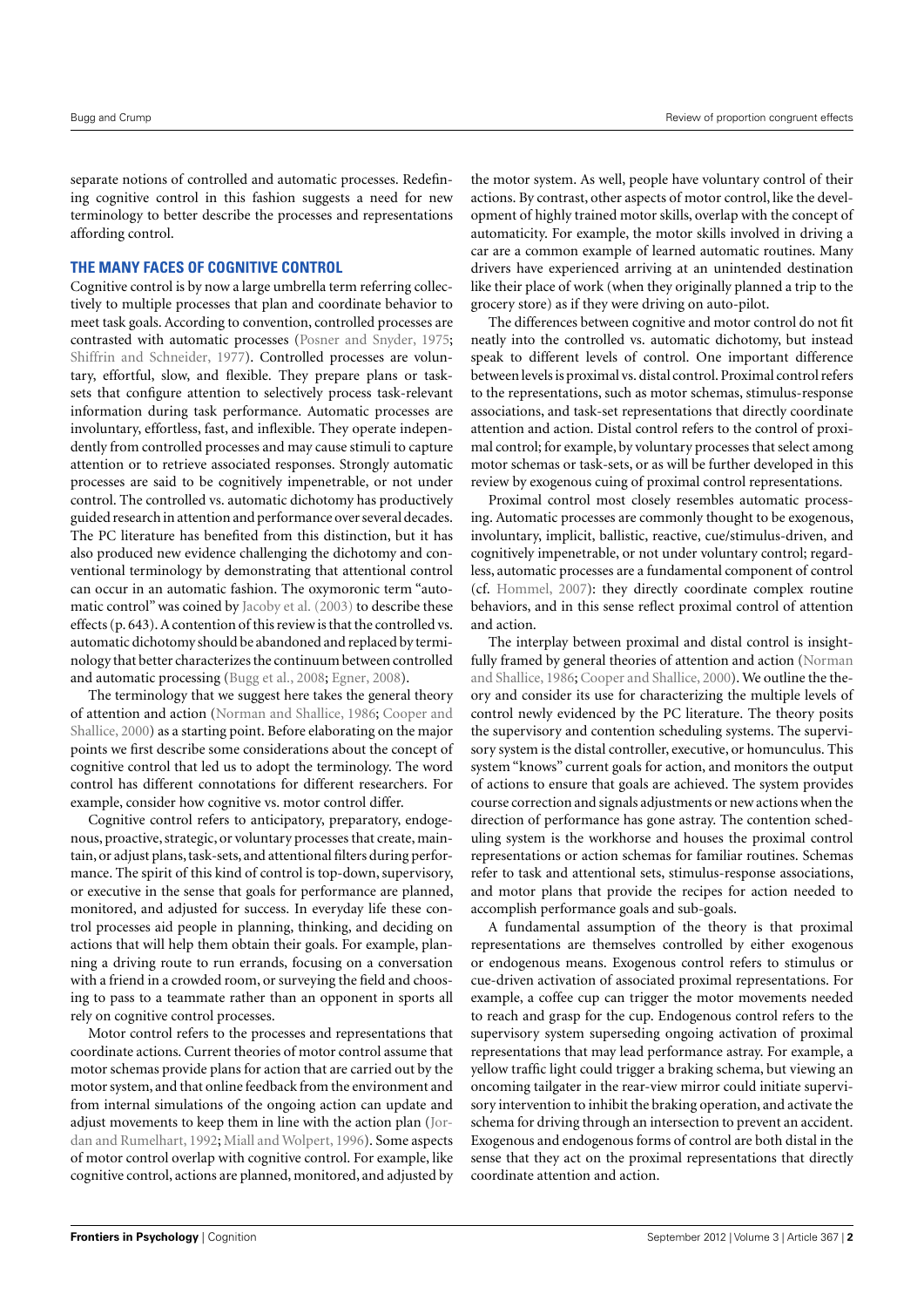The theory highlights the terms proximal vs. distal control and exogenous vs. endogenous control and in doing so, preserves much of the spirit of the controlled vs. automatic distinction. Voluntary processes are capable of monitoring and adjusting attention and action, and stimuli are capable of triggering associated responses on a non-voluntary basis. In some sense the terminology simply recasts "automatic" processes as proximal control, and "controlled" processes as those involved distally in the control of control. However, the theory also captures important nuances needed to explain emerging findings in the PC literature. For example, the conventional controlled vs. automatic dichotomy does not aptly describe situations where stimuli in the environment trigger adjustments to attentional filtering that occur in a rapid-online fashion and without awareness. Here proximal control is achieved through an attentional set that directly enacts attentional filtering operations; however, the activation of this attentional set is triggered exogenously by associated cues in the environment. Multiple lines of evidence for this kind of stimulus-driven control, which is subserved by stimulus-attention associations rather than stimulus-response associations, have emerged from the PC literature, and we advance the terms proximal vs. distal and exogenous vs. endogenous as tools for describing these effects in a common terminology.

Although these terms accommodate important themes in the controlled vs. automatic dichotomy, and do not "throw out the baby with the bathwater," they also completely redefine automatic processes as being fundamental units of control (cf. [Hommel,](#page-14-6) [2007\)](#page-14-6). Automatic processes directly enact control over attention and action, and are distally controlled by endogenous and exogenous means. After reviewing the PC literature, we clarify these terms by distinguishing further between low (stimulus-response) and high (stimulus-attention) levels of proximal control, connecting the terminology to the range of PC phenomena, and discussing relations between levels of control more generally.

#### **ROADMAP OF THE REVIEW**

A general aim of the PC literature has been to better understand the nature of the representations and processes controlling attention and action in selective attention tasks. Progress has been made in clarifying the nature of voluntary strategic processes that influence attentional selection, and stimulus-driven processes that control attentional selection and action. We review PC findings first in the Stroop literature, and then describe parallel developments in the flanker and task-switching literatures. We focus on list-wide proportion congruent (LWPC), item-specific proportion congruent (ISPC), and context-specific proportion congruent (CSPC) manipulations. Then we discuss processes and models that could explain the findings, and connect insights from the PC literature for understanding the many faces of cognitive control to the broader attention and performance literature.

#### **STROOP: LWPC, ISPC, AND CSPC**

The Stroop task involves naming the ink-color of a color word [\(Stroop,](#page-15-4) [1935\)](#page-15-4). Identification times are faster for congruent trials (e.g., the word red in RED ink) than incongruent trials (e.g., the word red in Blue ink). The RT difference, termed the Stroop effect, reflects a failure of attention to filter out information from the distracting word. The size of the Stroop effect can measure the

effectiveness of the attentional filter. A small Stroop effect indicates strong filtering of distracting information, whereas a large Stroop effect indicates weak filtering of distracting information. PC manipulations at the list-wide, item-, and context-specific levels modulate the size of Stroop effects and provide useful tools for measuring control-based attentional adjustments.

#### **LIST-WIDE PROPORTION CONGRUENT MANIPULATIONS**

Many Stroop tasks present 50% congruent and 50% incongruent trials mixed at random. Consequently, participants are unable to accurately predict whether the next trial will be congruent or incongruent. LWPC manipulations vary the ratio of congruent and incongruent trials within a block. A mostly congruent block might be 75% congruent and 25% incongruent, and a mostly incongruent block the reverse. Stroop effects are larger for mostly congruent than mostly incongruent blocks, a finding termed the LWPC effect (e.g., [Shor,](#page-15-5) [1975;](#page-15-5) [Logan and Zbrodoff,](#page-14-0) [1979;](#page-14-0) [Lowe](#page-14-7) [and Mitterer,](#page-14-7) [1982;](#page-14-7) [Logan et al.,](#page-14-8) [1984;](#page-14-8) [Cheesman and Merikle,](#page-14-9) [1986;](#page-14-9) [Lindsay and Jacoby,](#page-14-10) [1994;](#page-14-10) [West and Baylis,](#page-15-6) [1998;](#page-15-6) [Kane and](#page-14-11) [Engle,](#page-14-11) [2003\)](#page-14-11).

Early accounts of LWPC effects assumed a role for strategic control. For example, using an ABOVE/BELOW spatial Stroop paradigm, [Logan and Zbrodoff](#page-14-0) [\(1979\)](#page-14-0) posited that participants strategically divide their attention between relevant and irrelevant dimensions, weighting the irrelevant dimension more heavily than the relevant in mostly congruent than mostly incongruent blocks (see also [Logan,](#page-14-12) [1980;](#page-14-12) [Logan et al.,](#page-14-8) [1984,](#page-14-8) for evidence with color-word Stroop; [Lowe and Mitterer,](#page-14-7) [1982\)](#page-14-7). This is because the irrelevant dimension tends to validly cue the "value" of the relevant dimension (i.e., the response) in a mostly congruent list. In a similar vein, the dual-mechanisms of control account posits that participants develop expectancies about upcoming trials and modulate control proactively (e.g., [Braver et al.,](#page-14-13) [2007\)](#page-14-13). When participants expect a congruent trial, as in a mostly congruent list, they may voluntarily pay more attention to the word, which usually corresponds to the correct response. Such a strategy would speed processing of congruent items, create strong interference for incongruent items, and increase the size of the Stroop effect.When incongruent trials are expected, participants may double-down on their attempt to filter out word information (i.e., avoid word reading). This strategy would slow down identification for congruent items (as the word would have less of a facilitating effect), speed up identification for incongruent items (less interference because of better attentional filtering), and decrease the size of the Stroop effect. Such predictions have been confirmed in some studies (e.g., [Logan and Zbrodoff,](#page-14-0) [1979;](#page-14-0) [Kane and Engle,](#page-14-11) [2003,](#page-14-11) Experiment 4; [West and Baylis,](#page-15-6) [1998\)](#page-15-6). Moreover, [Lindsay and Jacoby](#page-14-10) [\(1994\)](#page-14-10) have provided evidence from a process-dissociation procedure showing that the color-naming process (representing attention to the relevant dimension) does not vary as a function of LWPC. Rather, manipulating PC in this fashion produces a selective effect on the word reading process (representing attention to the irrelevant dimension). These data also point to a strategy that filters words differentially for mostly incongruent and mostly congruent lists.

Although strategic explanations of the LWPC effect are both parsimonious and intuitive, there has been much recent debate over the kinds of processes that may account for PC modulations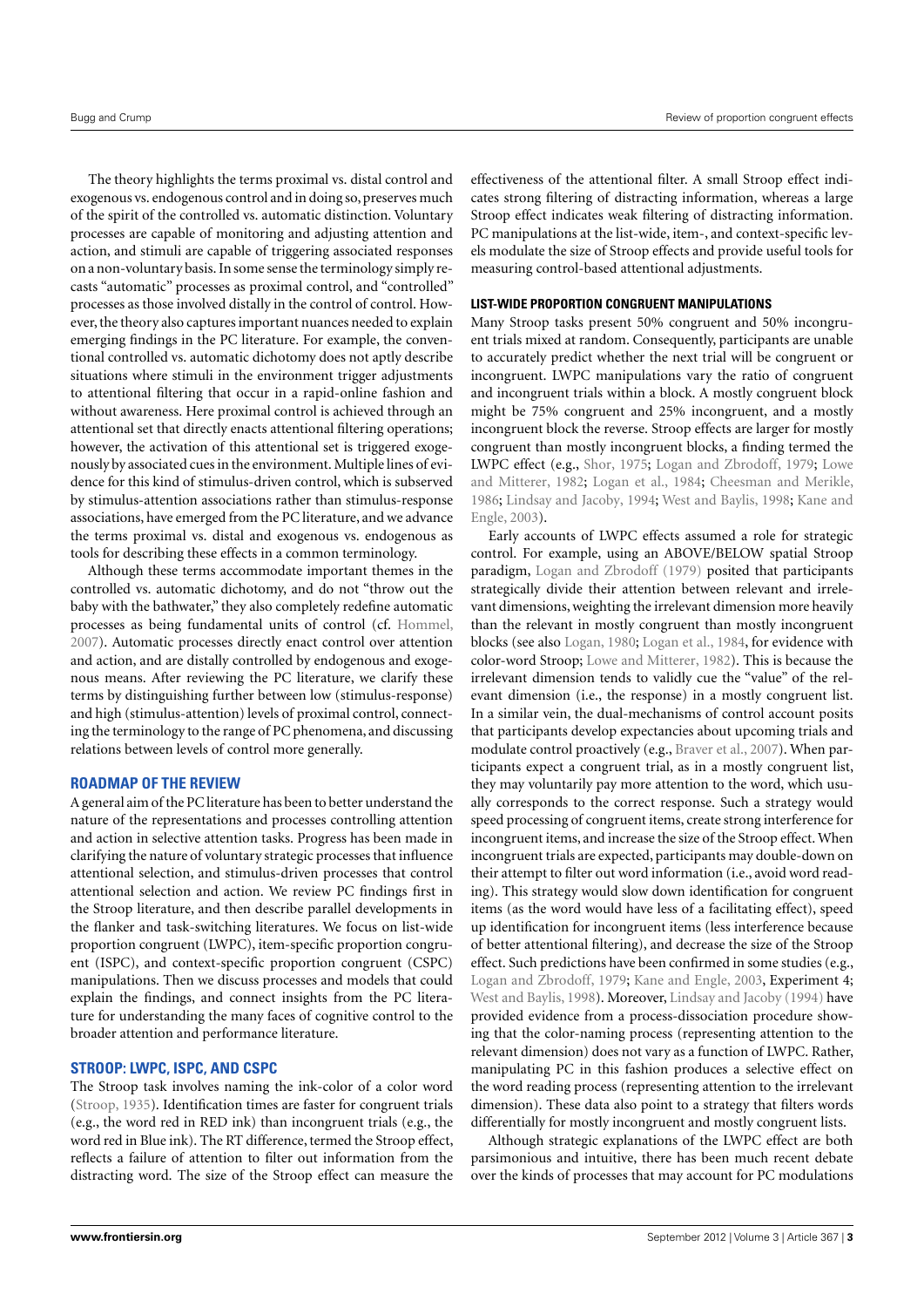to Stroop, including the LWPC effect. Not all accounts suggest use of a mechanism that relies on information about the list (i.e., the likelihood that the irrelevant dimension will be valid; the likelihood that trials will be incongruent) to strategically alter attention in advance of stimulus presentation. A competing account attributes LWPC effects to item-specific mechanisms [\(Bugg et al.,](#page-14-2) [2008;](#page-14-2) [Blais and Bunge,](#page-14-14) [2010\)](#page-14-14) that operate only after a stimulus has been presented, and rely on information about particular stimuli. Before fully considering this account, we describe such item-specific mechanisms.

#### **ITEM-SPECIFIC PROPORTION CONGRUENT MANIPULATIONS**

A formative innovation was to manipulate PC at the level of individual items, rather than at the list-wide level [\(Jacoby et al.,](#page-14-1) [2003\)](#page-14-1). An ISPC manipulation assigns different PC levels to different sets of items. In the seminal study, [Jacoby et al.](#page-14-1) [\(2003\)](#page-14-1) assigned particular words to be mostly congruent or mostly incongruent. For example, the words RED and WHITE could be 80% congruent and 20% incongruent, whereas the words BLACK and GREEN could be 20% congruent and 80% incongruent. The mostly congruent and mostly incongruent items were randomly intermixed, resulting in a LWPC of 50/50 congruent and incongruent trials. Thus, participants were unable to predict whether an upcoming trial would be congruent or incongruent. That is, there was no basis for participants to form a list-wide strategy to increase word reading or filter out words. Still, a PC effect was observed indicating significantly less interference for mostly incongruent than mostly congruent items. Jacoby et al. termed this the ISPC effect, and firmly established that not all PC effects depend on having advance information about PC such as list-level information. In the ISPC paradigm, a participant could not know whether the word on a given trial was from the mostly congruent or mostly incongruent set until it was presented. As such, implementing a list-wide strategy to increase or prevent word reading would have been non-optimal (indeed, the fact that similar Stroop effects were *not* obtained for both item-types shows that such a strategy was not used).

Jacoby et al. (2003) suggested that ISPC effects may reflect rapid, online, stimulus-driven control over attentional filtering – a kind of oxymoronic "automatic control" (p. 643). On this view, individual items become associated with the attentional filters that are frequently employed for their respective item-types during the experimental session. For example, mostly congruent items become associated with an attentional filter that weakly filters word information, and mostly incongruent items become associated with an attentional filter that strongly filters word information (cf. [Trainham et al.,](#page-15-7) [1997;](#page-15-7) [Jacoby et al.,](#page-14-15) [1999\)](#page-14-15). When an item appears as a stimulus on-screen it reflexively triggers the retrieval of its associated attentional filter, and this filter rapidly adjusts current attention settings to provide online control over processing of the Stroop item. Using the sample stimuli above, the idea is that when the word BLACK is presented, processing of the word is quickly attenuated. By contrast, when WHITE is presented, it triggers fuller processing of the word. In other words, the influence of the word is controlled at the item level, with the item itself acting as the environmental cue to enact a particular attentional set. Consistent with this view, process-dissociation estimates indicated that, like the LWPC manipulation, the ISPC manipulation was associated with a change in the contribution of the word process, and no change in the contribution of the color process across mostly incongruent and mostly congruent items [\(Jacoby et al.,](#page-14-1) [2003\)](#page-14-1).

An alternative view of the ISPC effect centers on an itemspecific associative learning mechanism that capitalizes on the frequency with which particular words and colors are paired in ISPC designs [\(Jacoby et al.,](#page-14-1) [2003\)](#page-14-1). ISPC manipulations introduce item-frequency as a confound and ISPC effects could reflect that participants learn to respond faster to high than low frequency word-color pairs [\(Logan,](#page-14-16) [1988\)](#page-14-16). Mostly congruent item-types repeat specific congruent items frequently and specific incongruent items infrequently (sometimes never repeated in a single block). By contrast, mostly incongruent item-types may repeat specific incongruent items frequently and specific congruent items infrequently. As such, the ISPC effect may reflect speeded responding for high-frequency items. In a similar vein, [Schmidt and Besner](#page-15-8)  $(2008)$  suggested that because PC is confounded with contingency, a stimulus-response contingency-learning process may account for the ISPC effect. By their contingency account, the reason participants are faster in responding to congruent trials for mostly congruent than mostly incongruent items, and in responding to incongruent trials for mostly incongruent than mostly congruent items, is not due to item-specific control. Rather, they purport that participants learn the correlations between particular words and colors (cf. [Musen and Squire,](#page-15-9) [1993;](#page-15-9) [Dishon-Berkovits and Algom,](#page-14-17) [2000;](#page-14-17) [Melara and Algom,](#page-15-10) [2003\)](#page-15-10) and use the word to predict high contingency responses (colors). Again using the sample stimuli above, the idea is that participants learn to say "green" whenever BLACK is presented and "white" whenever WHITE is presented. The contingency account contends that the ISPC effect is entirely due to these contingency-learning processes and attentional modulation based on PC (i.e., item-specific control) plays no role in the effect.

#### **Disentangling item-specific control and contingency learning**

Item-specific control and contingency-learning accounts of the ISPC effect both assume a stimulus-driven control process, however they differ on the nature of the proximal representations enacting control. The contingency-learning account assumes that stimulus-response associations are the representation controlling action. The item-specific control account further assumes stimulus-attention associations: stimuli are associated with selftailored attentional sets triggering rapid-online filtering of irrelevant information. There has been much debate in the literature over the contribution of item-specific control and item-specific contingency learning to ISPC effects. This question has been addressed in three ways: (a) by providing direct empirical evidence for the contingency account, and by crafting (b) item-specific designs, and (c) higher-order context-specific designs that rule out, or control for the influence of learning stimulus-response contingencies.

The primary evidence in favor of the contingency-learning account stems from [Schmidt and Besner](#page-15-8) [\(2008,](#page-15-8) but see also [Schmidt et al.,](#page-15-11) [2007;](#page-15-11) [Hutchison,](#page-14-18) [2011;](#page-14-18) [Atalay and Misirlisoy,](#page-14-19) [2012\)](#page-14-19) who re-analyzed [Jacoby et al.](#page-14-1) [\(2003\)](#page-14-1) to de-confound PC and contingency. Instead of conducting the standard analysis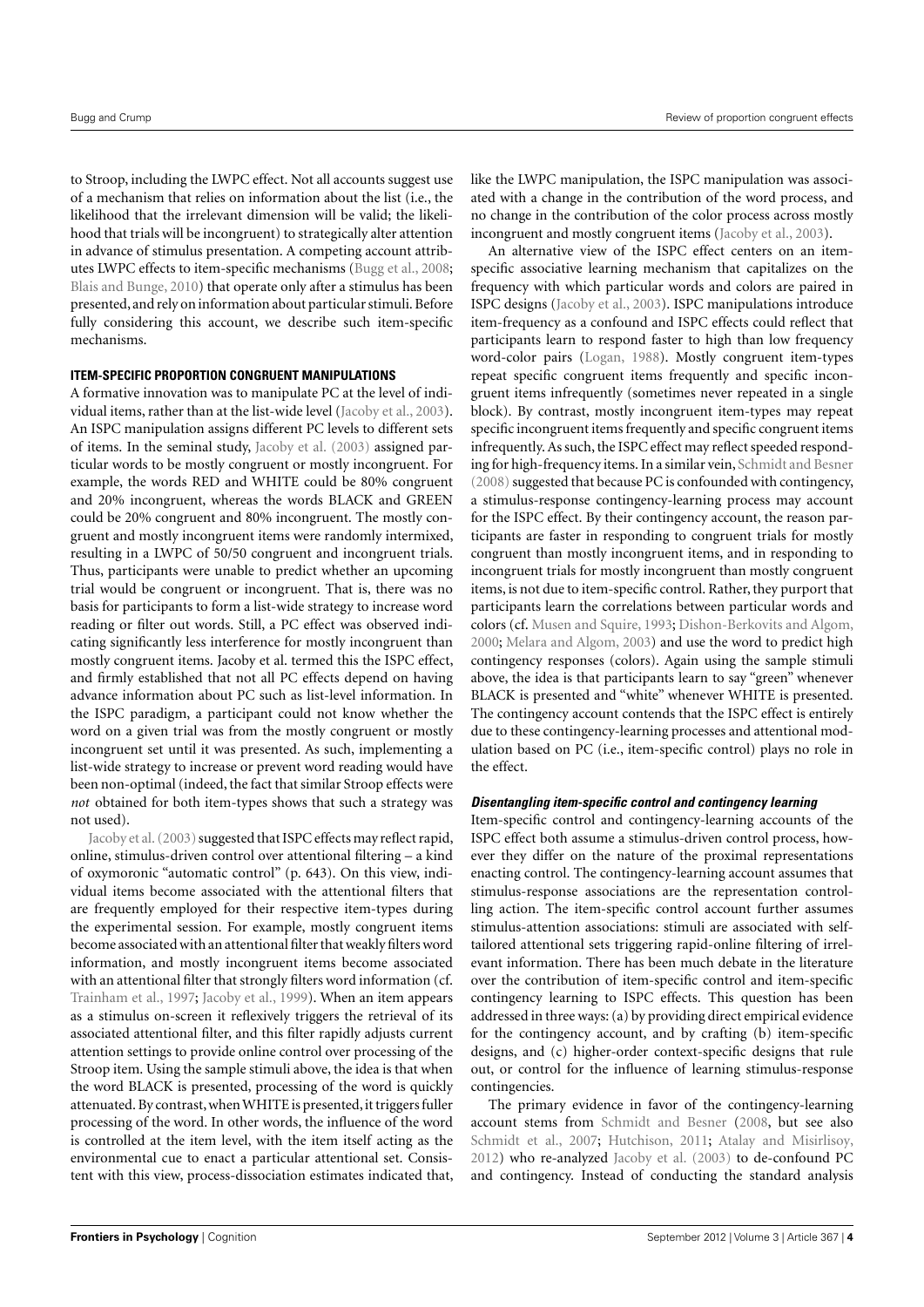that compares Stroop interference for mostly congruent items (i.e., incongruent-congruent) to mostly incongruent items (i.e., incongruent-congruent), they used a contingency analysis to contrast interference for items that were equated in contingency (e.g., high contingency trials: mostly incongruent-incongruent – mostly congruent–congruent; low-contingency trials: mostly congruent incongruent – mostly incongruent-congruent). They predicted and confirmed that the contingency analysis would yield main effects of trial type and contingency but no interaction. According to Schmidt and Besner, the absence of the interaction was a key piece of evidence countering the item-specific control account, because accounts emphasizing modulation of word reading would predict "incongruent trials should be more affected by attention, given that the majority of the Stroop effect is interference with little or no facilitation from congruent trials" (p. 516).

Although [Schmidt and Besner\(2008\)](#page-15-8) provided strong evidence in favor of the contingency account, Bugg et al. (2011a) questioned the ubiquity of the account and whether ISPC effects are always dominated by contingency learning. Their design de-confounded PC and contingency and permitted examination of the ISPC effect using the standard analysis approach. The key design feature was designating the relevant (to-be-named) dimension as the signal of ISPC rather than the irrelevant dimension, which was used in prior studies (e.g., [Jacoby et al.,](#page-14-1) [2003;](#page-14-1) [Schmidt and Besner,](#page-15-8) [2008\)](#page-15-8). When the irrelevant word dimension predicts ISPC, words signal *both* information that could be used to modulate word reading, and the most frequently paired response. When the relevant color dimension signals ISPC, contingency is equated across all four cells (combining PC and trial type) because the relevant dimension is 100% predictive of the correct response in each cell. Per a contingency account, an ISPC effect should not be obtained in this design because only PC (and not contingency) differentiates mostly congruent and mostly incongruent items. According to the item-specific control account [\(Bugg et al.,](#page-14-20) [2011a\)](#page-14-20), an ISPC effect should be obtained because participants use information signaling PC to modulate reliance on the word dimension.

In the critical experiment providing support for the itemspecific control account, [Bugg et al.](#page-14-20) [\(2011a,](#page-14-20) Experiment 2) found a significant ISPC effect using the above design in a picture-word Stroop task ("Name animal in picture, ignore word"). Moreover, the ISPC manipulation had a selective influence on incongruent trial performance with RTs speeded for the mostly incongruent than mostly congruent items, a finding consistent with [Schmidt](#page-15-12) [and Besner's](#page-15-12) [\(2008\)](#page-15-12) prediction that a control mechanism would have a stronger influence on incongruent trials. In addition, Bugg et al. examined whether participants would transfer the control settings associated with mostly incongruent and mostly congruent items to a new set of stimuli. Importantly, these stimuli were new exemplars from the four animal categories that comprised the relevant dimension for training trials in the first two blocks of the task. For example, pictures of birds and cats were mostly congruent during training and pictures of dogs and fish were mostly incongruent during training. During the third block new pictures of birds, cats, dogs, and fish were presented as transfer trials and importantly these transfer trials were 50% congruent. Thus, if an ISPC effect was obtained for the transfer trials, it would suggest that participants had applied the control settings they associated with

the training trials to these new transfer items. Indeed, transfer was shown. These findings are theoretically important because they challenge the contingency account, and other frequency-based accounts (e.g., [Logan,](#page-14-16) [1988\)](#page-14-16) that predict a RT advantage not only for mostly incongruent-incongruent trials (as was found) but also for mostly congruent-congruent trials, which was not observed.

So, where does that leave us? There is clearly evidence supporting both the contingency account and the item-specific control account. Such patterns mirror the original conclusion of [Jacoby](#page-14-1) [et al.](#page-14-1) [\(2003\)](#page-14-1) who suggested a role for both processes. While such a conclusion is reasonably satisfying, it is important to understand the conditions under which one vs. the other dominates. For example, it would be prudent for researchers interested in stimulus-driven *control* to employ the design used by [Bugg et al.](#page-14-20) [\(2011a,](#page-14-20) Experiment 2) rather than [Jacoby et al.](#page-14-1) [\(2003\)](#page-14-1). Bugg et al. proposed the basis of the ISPC signal as a design principle to differentiate ISPC designs producing effects reflecting cognitive control vs. contingency learning. When the relevant dimension signals ISPC, ISPC effects are control-based (see Bugg et al., Experiments 1 and 2 for support), but when the irrelevant dimension signals ISPC, effects are contingency-based. In support of the latter, it was found that when the exact same design was used as in Experiment 2, but words were designated mostly congruent or mostly incongruent, an ISPC effect was obtained but all of the action was in the congruent trials, consistent with predictions of a contingency account (Bugg et al., Experiment 3).

Color-word Stroop purists might contend that evidence for item-specific control in picture-word Stroop does not imply itemspecific control in color-word Stroop. Picture-word and colorword Stroop effects may tap different processes (but see [van](#page-15-13) [Maanen et al.,](#page-15-13) [2009\)](#page-15-13). For example, [Dell'Acqua et al.](#page-14-21) [\(2007\)](#page-14-21) examined the locus of the interference effect in both Stroop tasks using a psychological refractory period paradigm, and found that picture-word Stroop interference arises earlier than color-word Stroop interference. In picture-word Stroop, the locus is the perceptual encoding stage whereas in color-word Stroop the locus is the response selection stage. Given that interference may serve as a trigger for item-specific control (e.g., [Blais et al.,](#page-14-22) [2007;](#page-14-22) [Braver](#page-14-13) [et al.,](#page-14-13) [2007\)](#page-14-13), it is possible interference arises too late in color-word Stroop paradigms for item-specific control to effectively modulate the influence of the distracting word. Countering this concern, [Bugg and Hutchison](#page-14-23) [\(2012\)](#page-14-23) replicated the critical patterns supporting the role of item-specific control in the ISPC effect using a color-word Stroop paradigm. That is, they showed that when the relevant dimension (here, color) signaled ISPC, effectively eliminating the confound between PC and contingency, an ISPC effect was still obtained contrary to the contingency account. In addition, like the patterns observed in picture-word Stroop [\(Bugg et al.,](#page-14-20) [2011a,](#page-14-20) Experiment 2), the ISPC effect selectively influenced performance on the incongruent trials and transfer of item-specific control settings was observed for novel 50% congruent trials that consisted of "old"mostly congruent and mostly incongruent colors paired with new words. These findings provided further support for the idea that the locus of the ISPC signal (relevant vs. irrelevant dimension) is an important factor moderating use of item-specific control vs. item-specific contingency learning. However, in another experiment, Bugg and Hutchison showed that this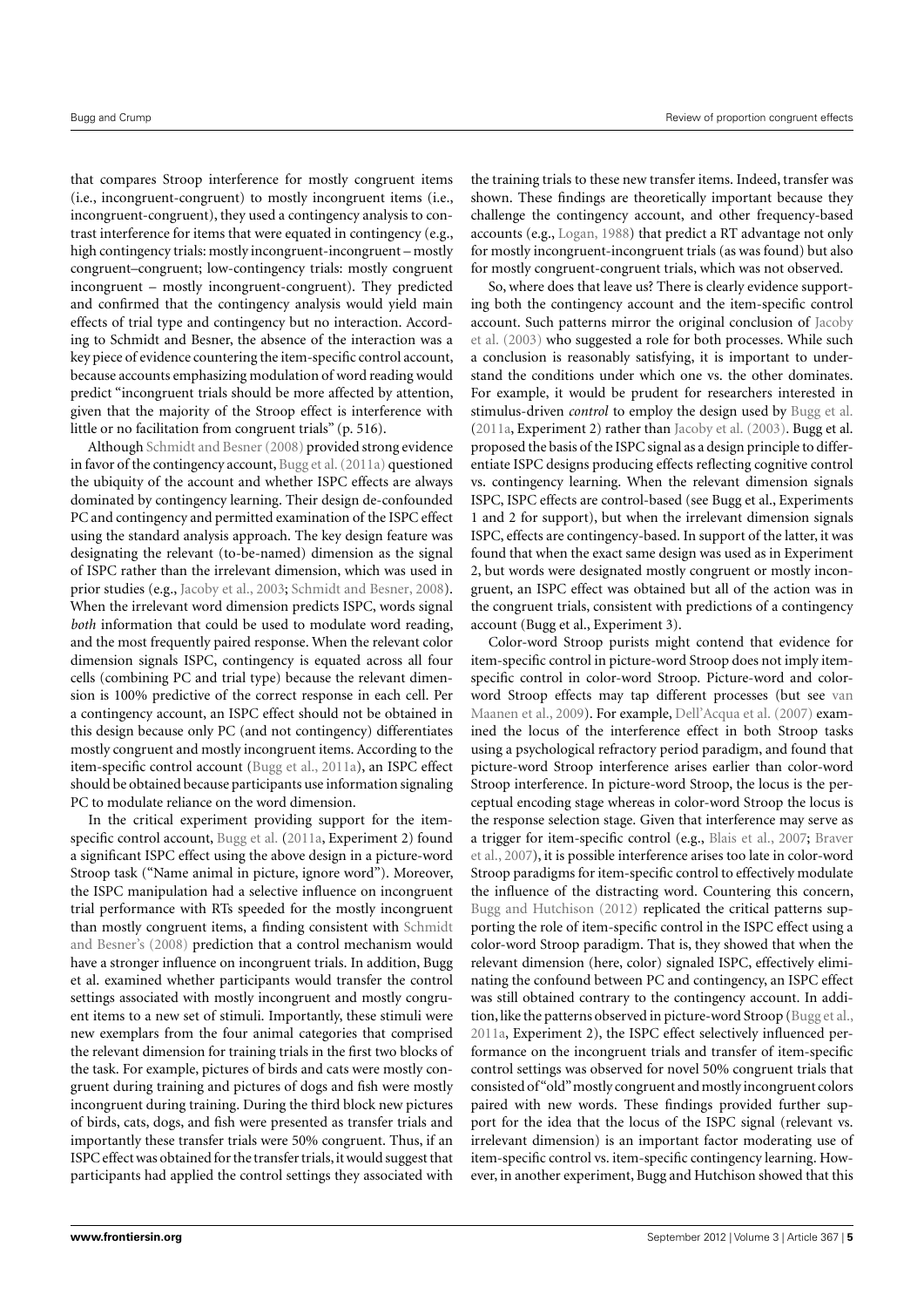view may be overly simplified; signaling ISPC via words can also produce control-dominated effects.

The goal of that experiment was to return to the original design of [Jacoby et al.](#page-14-1) [\(2003\)](#page-14-1) where words signal ISPC and the confound between PC and contingency is present to determine whether there are limitations on use of contingency learning in such designs. [Bugg and Hutchison](#page-14-23) [\(2012\)](#page-14-23) hypothesized that evidence favoring the contingency account would be limited to a two-item set design. In a two-item set design, the design that was used by [Jacoby et al.\(2003,](#page-14-1) Experiments 2a, 2b, and 3) and [Schmidt](#page-15-8) [and Besner](#page-15-8) [\(2008\)](#page-15-8) in formulating the contingency account, a single high contingency response exists for both the mostly congruent and mostly incongruent word sets. In the mostly congruent set, it is the congruent response and in the mostly incongruent set, it is the incongruent response associated with the opposite color in that set. Contrast this with a four-item set where a single high contingency response option exists for the mostly congruent set but does not exist for the mostly incongruent set. There is no high contingency incongruent response. Rather, there are three equally probable responses on incongruent trials. This means that participants cannot predict with high accuracy the response that is mostly likely on any incongruent trial during a task that employs a four-item set. Given these differences, Bugg and Hutchison predicted that although the word signals ISPC in both a two- and four-item set, contingency-learning mechanisms would dominate only in the two-item set.

Two approaches were used to determine the underlying mechanism(s) responsible for the ISPC effect in the two- and fouritem sets. The first was to examine the ISPC pattern [\(Bugg and](#page-14-23) [Hutchison,](#page-14-23) [2012\)](#page-14-23). For the two-item set, a symmetrical pattern was obtained reflecting speeding of RT on congruent trials from the mostly congruent set and on incongruent trials from the mostly incongruent set, the two trial types for which a high contingency response existed. By contrast, a stronger effect of the ISPC manipulation was found for incongruent trials than congruent trials in the four-item set. In particular, the RT speeding on incongruent trials in the mostly incongruent as compared to the mostly congruent set was larger than the speeding on congruent trials in the mostly congruent as compared to the mostly incongruent set, a pattern that is similar to the control-based ISPC pattern obtained in prior studies [\(Bugg and Hutchison,](#page-14-23) [2012,](#page-14-23) Experiments 1 and 2; [Bugg et al.,](#page-14-20) [2011a,](#page-14-20) Experiments 1 and 2).

The second approach was to examine transfer performance in the two- and four-item sets [\(Bugg and Hutchison,](#page-14-23) [2012\)](#page-14-23). Transfer was assessed by presenting "old" mostly congruent and mostly incongruent words paired with new colors in a final block of trials, and these transfer items were 50% congruent. Per a contingency account, transfer should not be obtained because participants have no prior experience predicting/naming the new transfer colors. Per an item-specific control account, transfer should be obtained if participants have learned to use the word to modulate attentional settings because the old mostly congruent and mostly incongruent words still appear on transfer trials. For the two-item set, no evidence of transfer was obtained. That is, the magnitude of interference was similar for the mostly congruent and mostly incongruent words presented in new colors. By contrast, an ISPC effect was observed for the transfer items in the four-item set.

Here, less interference was observed when responding to new colors that were paired with words from the mostly incongruent set than with words from the mostly congruent set. The selective effect of transfer in the four-item set, in conjunction with the ISPC pattern itself, is consistent with the view that item-specific control dominated in the four-item set. Participants utilized the word as a signal of control, quickly attenuating its influence when the word was mostly incongruent, and more fully processing the word when the word was mostly congruent. These findings suggest an update to the item-specific control account in showing that contingencylearning mechanisms do not always dominate when words are the signal of ISPC. Rather, contingency learning appears to dominate under select conditions, such as when a two-item set is used and high contingency responses can be learned for both congruent and incongruent trials.

#### **List-wide proportion congruent manipulations: revisited**

Previously, we mentioned that some folks have posited accounts of the LWPC manipulation that are not based on a strategic control process that prepares attention in advance of stimuli, but instead reflect the operation of stimulus-driven mechanisms such as itemspecific control and item-specific contingency learning (e.g., [Bugg](#page-14-2) [et al.,](#page-14-2) [2008;](#page-14-2) [Schmidt and Besner,](#page-15-8) [2008;](#page-15-8) [Blais and Bunge,](#page-14-14) [2010\)](#page-14-14). The possibility that LWPC manipulations trigger use of item-specific mechanisms is bolstered by the fact that LWPC is perfectly confounded with ISPC in the standard design used in LWPC studies. Mostly congruent lists are composed from stimuli that are mostly congruent at the item level. For example, if four stimuli are used, each one is presented 75% of the time in a congruent color making for an ISPC of 75% congruent. In a mostly incongruent list each of the four stimuli are presented 25% of the time in a congruent color, such that the stimuli have an ISPC level of 25% congruent. Thus, participants could be modulating word reading on an item-by-item basis rather than employing a global and sustained word reading (or word avoiding) strategy. Similarly, participants could rely on item-specific contingency learning, predicting the responses that are mostly likely for particular words upon their presentation.

An initial hint in the literature that the latter type of mechanism may be contributing to the LWPC effect was evident in one of the earliest studies on the effect. [Logan et al.](#page-14-8) [\(1984\)](#page-14-8) found that the LWPC effect was robust when two word-color contingencies were present in the lists (Experiments 1 and 2); however, the LWPC effect was absent when four colors/words were used (Experiment 3). In Experiment 3, each word was paired with only two possible colors such that four separate word-color contingencies were present in each list, and high contingency responses could be predicted on the most frequent trial type within the mostly congruent and mostly incongruent lists. Logan et al. suggested that the manipulation exceeded capacity limitations; participants could not keep in mind the four word-color contingencies that existed within the list and so they abandoned the strategy. Such a finding is unanticipated by accounts that posit a list-wide strategy of filtering out words in the mostly incongruent list and fuller processing of (e.g., reading) words in the mostly congruent list. A word-filtering strategy should minimize interference in a mostly incongruent list even when a large number of color-word contingencies are present.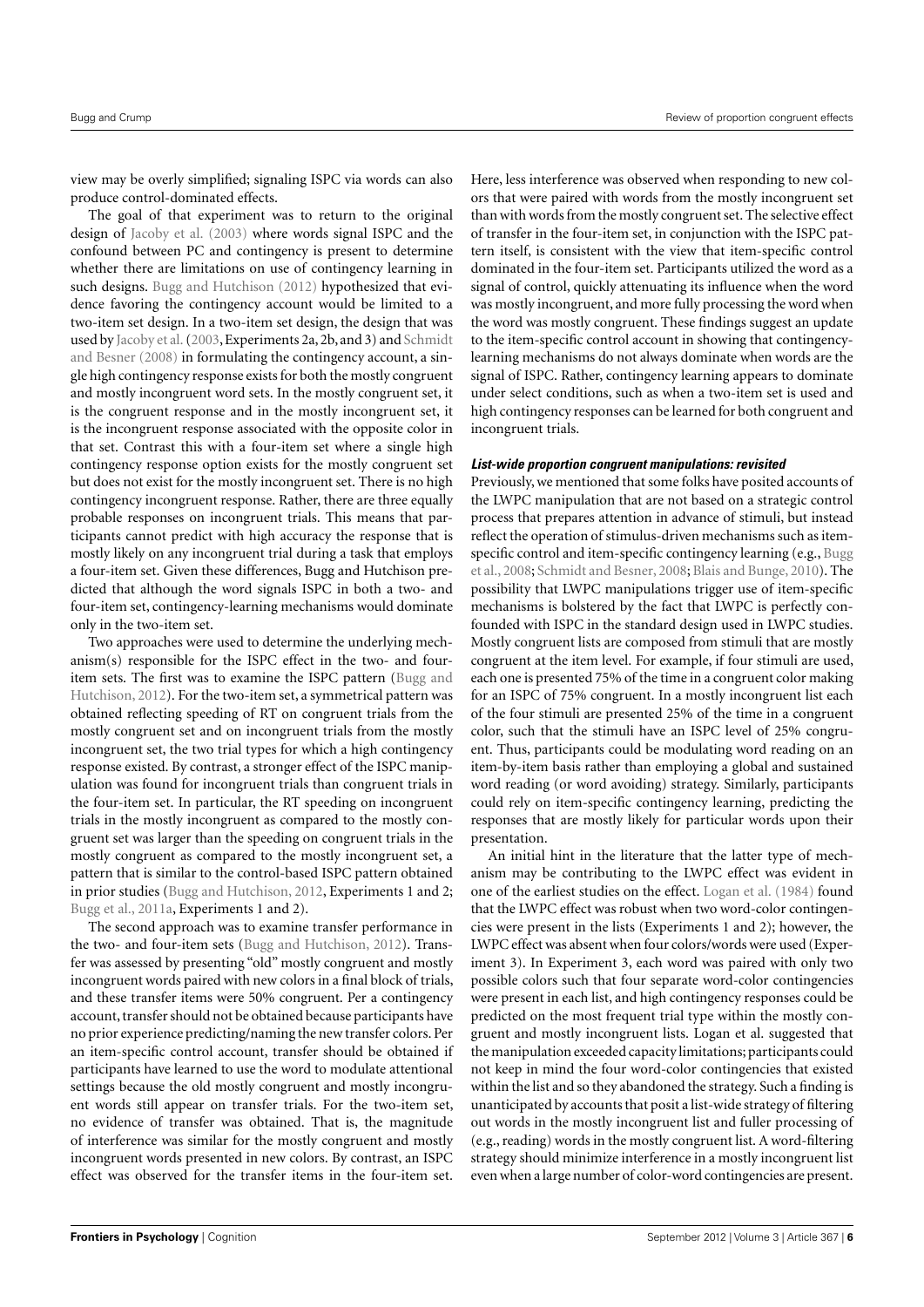A number of recent studies have examined whether the LWPC effect reflects global, list-level modulation of word reading or the (possibly strategic) learning of contingencies or item-specific control. [Bugg et al.](#page-14-2) [\(2008\)](#page-14-2) determined whether a LWPC effect is observed when item-specific influences are controlled. They created two sets of items (words/colors). One set of items (e.g., GREEN and WHITE) established LWPC. For example, in the mostly incongruent list, these two items were presented 75% of the time in the incongruent color associated with the set. In the mostly congruent list, these two items were presented 75% of the time in the congruent color. Critically, a second set of items (e.g., RED and BLUE) was presented 50% of the time as congruent and 50% of the time as incongruent in *both* lists. Thus, these items were 100% identical and presented equally frequently in the mostly congruent and mostly incongruent lists. The key comparison for evaluating whether the LWPC effect reflected non-item-level processes was the magnitude of Stroop interference for the 50% congruent items in the mostly incongruent vs. mostly congruent list. Contrary to list-level control or strategic accounts, the LWPC effect was limited to the biased set of items (GREEN and WHITE) and was not obtained for the 50% congruent items that controlled for item-level influences.

[Blais and Bunge](#page-14-14) [\(2010\)](#page-14-14) used an almost identical design as [Bugg](#page-14-2) [et al.](#page-14-2) [\(2008\)](#page-14-2) and replicated their primary result, again showing no evidence of list-level control. Moreover, Blais and Bunge had participants perform the Stroop task while in an fMRI scanner. They found that the anterior cingulate and dorsolateral prefrontal cortex, two regions previously implicated in top-down (e.g., list-wide) control [\(Botvinick et al.,](#page-14-24) [2001\)](#page-14-24), were selectively activated under conditions where item-specific control was presumed to operate (i.e., in contrasts involving the biased set of items). There were no differences in activation of these regions of interest in contrasts involving the 50% congruent items across the mostly congruent and mostly incongruent blocks. Like the findings of Bugg et al., these findings strongly challenged the view that list-level control is a mechanism underlying the LWPC effect.

[Bugg and Chanani](#page-14-25) [\(2011\)](#page-14-25) pursued the issue further by investigating whether the use of small stimulus sets precluded list-level control. When PC is defined by two-item sets, high contingency responses exist for congruent trials from the mostly congruent condition and incongruent trials from the mostly incongruent condition. Bugg and Chanani speculated that participants may not have engaged list-level control, a putatively more resource demanding process (cf. [Braver et al.,](#page-14-13) [2007\)](#page-14-13), because they were capable of quickly and accurately performing the task using associative learning (prediction of high contingency responses) on the majority of trials within the mostly congruent and mostly incongruent lists. So they increased the number of items defining the PC lists, yet maintained the set size of the 50% congruent items at two. Using a picture-word Stroop task, birds, dogs, cats, and fish comprised the biased set and pigs and seals the 50% congruent set. Again, the key question centered on whether a LWPC effect would be obtained for the items in the 50% congruent set. In this study, unlike previous studies, that effect was in fact found, as was the LWPC effect for the biased set of items. Interestingly, the size of the LWPC effect (MC interference– MI interference) was larger for the biased set of items (62 ms),

for which both item-specific and list-level mechanisms could be contributing, than the 50% congruent items (39 ms), for which only list-level control could be contributing. This suggests that the confound between ISPC and LWPC in most LWPC studies could inflate the size of the LWPC effect. The obtainment of an LWPC effect for 50% congruent items was also theoretically important in revealing conditions under which the LWPC effect reflects at least some contribution of list-level control and in developing a measure (i.e., the LWPC effect on 50% congruent trials) that permits researchers to selectively gage this control strategy.

A similar conclusion emerged from the work of [Hutchison](#page-14-18) [\(2011\)](#page-14-18). Like [Bugg and Chanani](#page-14-25) [\(2011\)](#page-14-25), Hutchison used items that were matched in congruency, however, the congruency was not 50%; instead he examined items that were 67% (mostly congruent) or 33% congruent (mostly incongruent) and which were embedded in mostly congruent or mostly incongruent lists. Additionally, for the mostly incongruent items, he varied whether or not items were associated with a single high contingency response. LWPC effects emerged when comparing interference across mostly congruent and mostly incongruent lists for each item type, but were strongest for mostly congruent items. This LWPC effect cannot be accounted for by item-specific influences and highlights the interaction of global control strategies with contingency learning processes. Collectively, the findings of Hutchison, and those of Bugg and Chanani, reinvigorated the list-level control account of LWPC effects and the idea that global strategies are sometimes used in resolving Stroop interference.

Following suit, [Bugg et al.](#page-14-26) [\(2011b\)](#page-14-26), sought converging evidence for the operation of list-level control using a slightly different method involving neutral trials (non-color words presented in different ink colors) that might be analogized to 50% congruent items in prior methods [\(Bugg et al.,](#page-14-2) [2008;](#page-14-2) [Blais and Bunge,](#page-14-14) [2010;](#page-14-14) [Bugg](#page-14-25) [and Chanani,](#page-14-25) [2011\)](#page-14-25) in that they have no item-specific bias. Neutral trials are 100% neutral regardless of the overall bias of the list in which they reside. In their first experiment, neutral trials were embedded in mostly congruent, mostly incongruent, and mostly neutral lists, and six color-word stimuli were used so as to bias participants away from relying on associative/contingency learning (Bugg and Chanani). Mostly neutral lists were included to gain leverage on the question of what factors potentially trigger engagement of a list-level control strategy. Some models propose that the presence of a high degree of response conflict is a key determinant of top-down control processes used to minimize interference (e.g., [Botvinick et al.,](#page-14-24) [2001\)](#page-14-24). It is possible, however, that list-level control is engaged whenever the irrelevant (word) dimension has little utility to responding, even when that dimension creates negligible response conflict (e.g., when most trials are neutral; cf. [Melara](#page-15-10) [and Algom,](#page-15-10) [2003\)](#page-15-10). On this view, evidence for list-level control would be present in both the mostly incongruent and mostly neutral lists relative to the mostly congruent list. Here, such evidence would be a speeding of response times on neutral trials [in addition to reduced interference (i.e., incongruent-congruent RTs) in the same conditions]. Indeed, this is precisely what was found suggesting that a list-level strategy for attenuating interference such as word filtering was engaged in both the mostly incongruent and mostly neutral lists.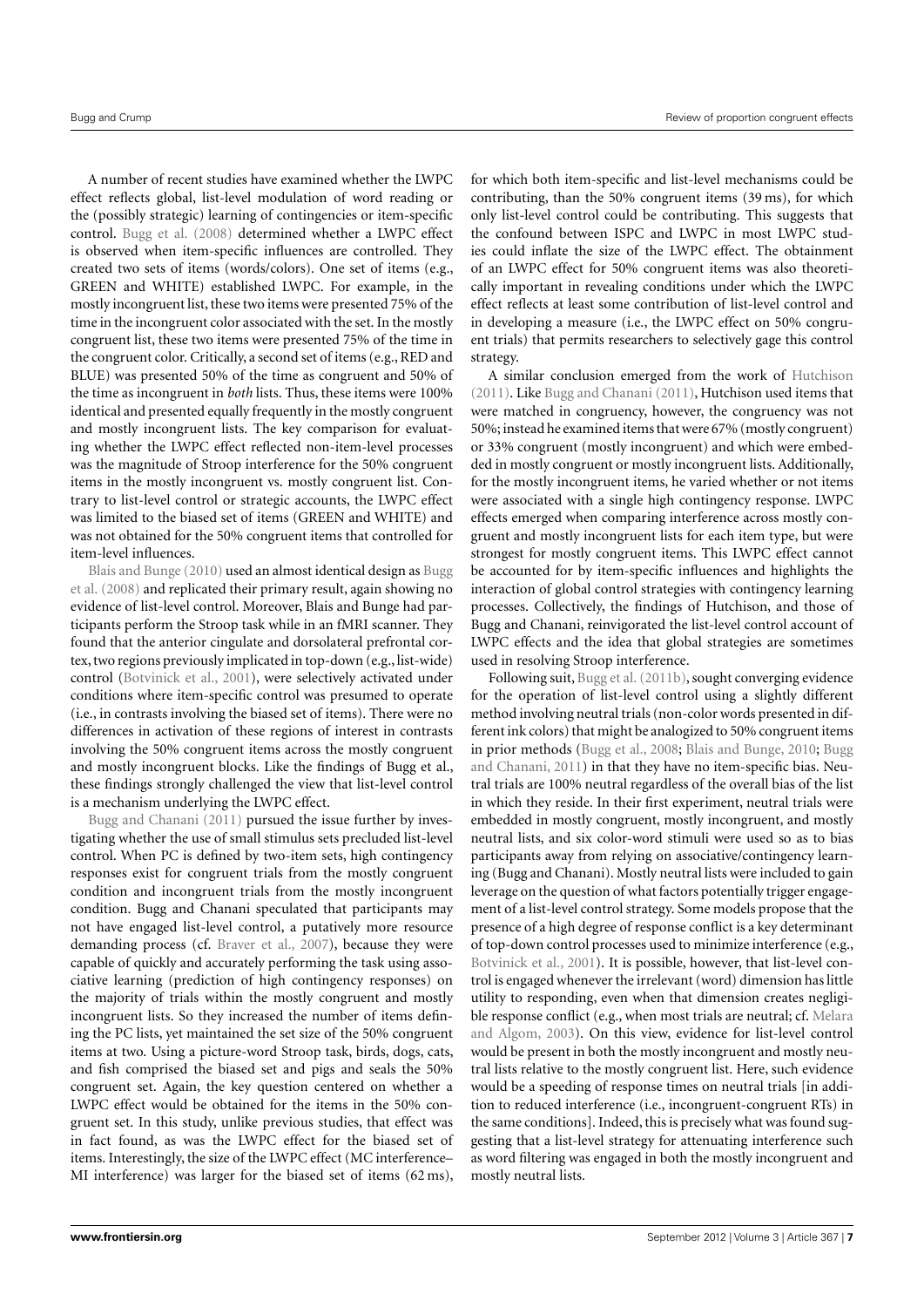In a second experiment, Bugg et al. (2011b) used a third method for assessing the contributions of list-level control to the LWPC effect. Participants performed a Stroop task with an LWPC manipulation. However, they were also asked to perform a secondary prospective memory task during the Stroop task. Participants had to remember to press a response key (Stroop responses were vocal) whenever they encountered the word HORSE. In a control condition, participants pressed the response key whenever they encountered a particular pattern surrounding the Stroop stimulus. If participants implement a list-level word-filtering strategy in the mostly incongruent list, then performance on the secondary task should be impaired but only when the secondary task requires responding to a particular word and not when it requires responding to a particular pattern. As expected, less Stroop interference was observed in the mostly incongruent vs. mostly congruent list. This finding, however, did not adjudicate between item-specific and list-level processes because itemspecific control, for example, could produce a similar pattern. Critically, the reduction in interference in the mostly incongruent list was accompanied by impairment in secondary task performance (relative to the mostly congruent list), and the impairment was specific to the word HORSE condition. The fact that the impairment was observed only for the word condition and not for the pattern condition was important in ruling out accounts of the impairment based on the difficulty of the ongoing Stroop task, which some might argue is higher when most trials are incongruent. These results further support the role of a list-level control strategy that modulates word reading even prior to stimulus onset; it is unclear how an item-specific mechanism that acts post-stimulus onset would account for the pattern of findings on neutral trials across the two experiments [\(Bugg et al.,](#page-14-26) [2011b\)](#page-14-26).

#### **CONTEXT-SPECIFIC PROPORTION CONGRUENT MANIPULATIONS**

A different approach to evaluating the item-specific control and contingency learning accounts stems from a third category of PC manipulations, termed CSPC manipulations. Here, PC is varied between different contexts in which the same items are presented. If features of an item can rapidly trigger attentional filters tailored to processing of particular items, then environmental cues that are associated with particular items, such as the location context in which an item appears, may also act as stimuli for triggering rapidonline control over attentional filtering. In a seminal study, Crump [et al.\(2006\)](#page-14-27) used a prime-probe version of Stroop. A word (prime) was presented at fixation followed by a congruent or incongruent color patch (probe) that appeared randomly above or below fixation. The location of the color patch defined the context for the PC manipulation. For example, probes appearing above fixation were mostly congruent (75%) and probes appearing below fixation were mostly incongruent (75%). As with ISPC procedures, LWPC was 50/50 congruent and incongruent. Here again, Stroop effects were larger for probes appearing in the mostly congruent than mostly incongruent locations. Such CSPC effects have also been observed in a more traditional Stroop paradigm using font, rather than location, as the contextual cue [\(Bugg et al.,](#page-14-2) [2008\)](#page-14-2). Importantly, in these designs, all word-color pairs were presented with equal frequency and rule out accounts based on stimulus-response learning

(e.g., associative/contingency). However, even in these designs an event-frequency learning process sensitive to unique word-colorlocation (or word-color-font) compounds could account for the observed CSPC effects.

[Crump and Milliken](#page-14-28) [\(2009\)](#page-14-28) addressed the event-frequency confound by manipulating PC both at the context and itemlevel. Two item-types were defined: context and transfer items. Context items carried the PC manipulation and were necessarily frequency biased. For example, red and green Stroop items were 100% congruent when they appeared above fixation and 100% incongruent when they appeared below fixation. Transfer items were not frequency biased. For example, yellow and blue items were 50% congruent and 50% incongruent in both locations. Both context and transfer items were mixed together and presented randomly in both locations within each block of trials. The question of interest was whether the attentional filter applied to the context items in their respective locations would generalize to the frequency-unbiased transfer items appearing in those locations. Indeed, CSPC effects were observed for the transfer items, with larger Stroop effects for transfer items when they appeared in the mostly congruent vs. mostly incongruent contexts. This transfer effect provides a clear example of rapid, online, context-triggered control adjustments.

#### **PARALLEL DEVELOPMENTS IN THE FLANKER LITERATURE**

The issues raised by PC research in the Stroop literature apply across selective attention tasks. A common feature of attention tasks is that they present participants with information selection problems. The Stroop task measures ability to select word from color information. The flanker task measures spatial attention ability to select central and ignore distracting peripheral information [\(Eriksen and Eriksen,](#page-14-29) [1974\)](#page-14-29). Typically participants identify a target (e.g., a T or L) that is flanked by compatible (T T T) or incompatible (LTL) distractors. Responses are faster for compatible than incompatible trials indicating a failure of distractor suppression. As in the Stroop task, modulations to the size of the flanker effect measure processes that adjust attention filters (albeit spatial filters) to enhance or suppress processing of peripheral information. Thus, the flanker paradigm offers an opportunity to investigate how various forms of control coordinate spatial attention.

List-wide proportion congruent, ISPC-like and CSPC manipulations similar to those applied in Stroop have been shown to control the size of the flanker effect (e.g., [Miller,](#page-15-14) [1987;](#page-15-14) [Cohen](#page-14-30) [et al.,](#page-14-30) [1999;](#page-14-30) [Corballis and Gratton,](#page-14-31) [2003;](#page-14-31) [Lehle and Hübner,](#page-14-32) [2008;](#page-14-32) [Wendt et al.,](#page-15-15) [2008\)](#page-15-15). As is the case for the LWPC manipulation in Stroop, the same manipulation in flanker tasks produces a similar pattern with larger compatibility effects for mostly compatible than mostly incompatible lists (e.g., [Gratton et al.,](#page-14-33) [1992;](#page-14-33) [Lehle and](#page-14-32) [Hübner,](#page-14-32) [2008,](#page-14-32) Experiment 2 Training Block performance; [Taylor,](#page-15-16) [1977,](#page-15-16) Experiment 2; [Wendt and Luna-Rodriguez,](#page-15-17) [2009\)](#page-15-17). Unlike in Stroop, however, researchers have yet to examine whether a listlevel strategy makes any contribution independent of item-specific influences (e.g., item-specific control or contingency learning). One possible reason this line of investigation has not been pursued is because ISPC designs and effects have not received much focus in flanker tasks and there has not been an empirical challenge to list-level explanations. This is a ripe area for future investigation.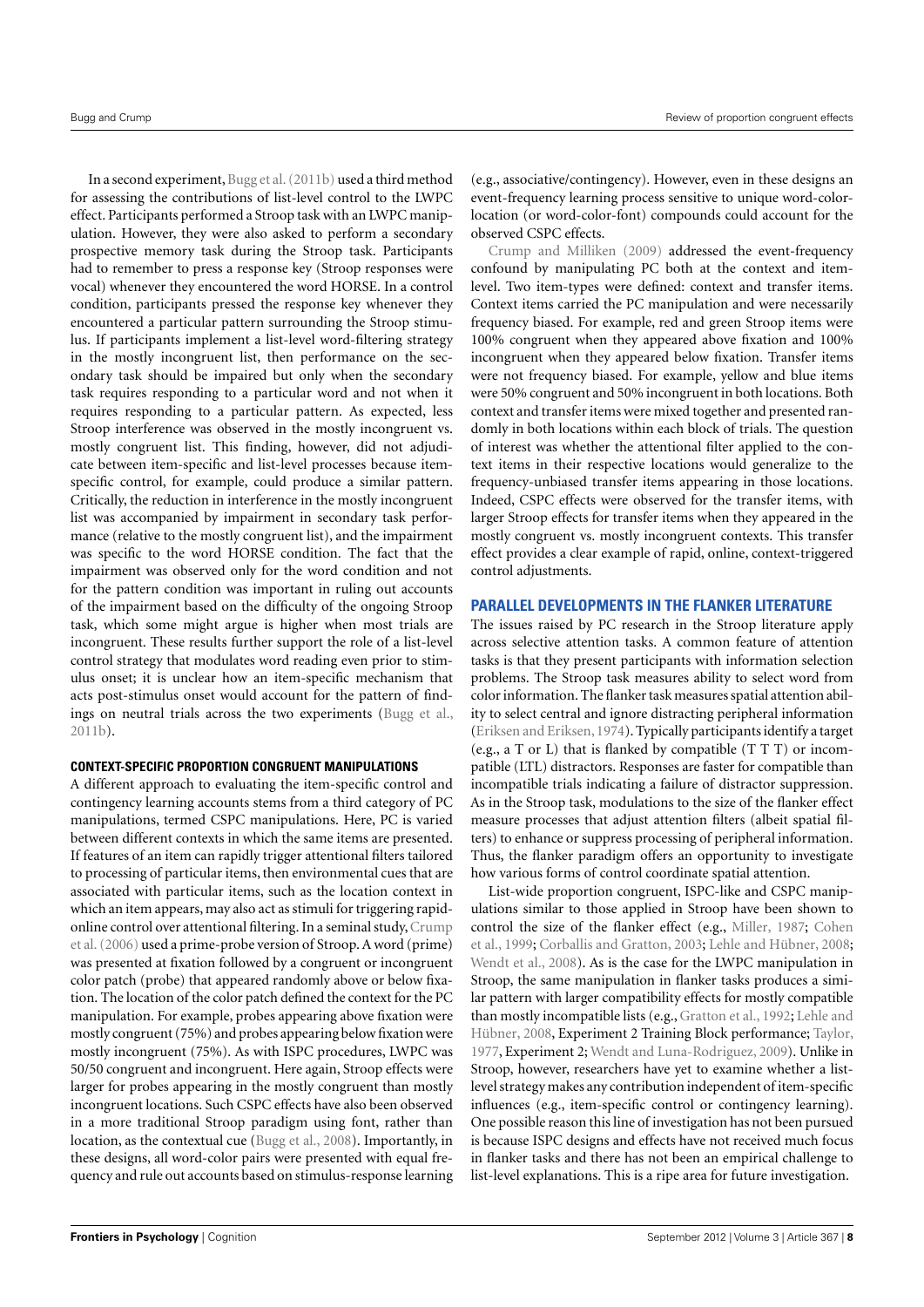In the realm of CSPC manipulations, by contrast, much work has been done exploring the flanker task. For example, [Corballis](#page-14-31) [and Gratton](#page-14-31) [\(2003\)](#page-14-31) presented flanker items in different location contexts correlated with different levels of PC. Larger compatibility effects were observed for mostly congruent than mostly incongruent contexts. The locations were to the left and right of fixation because they were interested in determining whether cognitive control processes could become lateralized across hemispheres. Their hemispheric control hypothesis assumes that each hemisphere is capable of representing distinct attentional sets for controlling information specific to the processing demands of information presented to each hemisphere. CSPC effects in flanker tasks have been shown for up to four unique locations [\(Wendt et al.,](#page-15-15) [2008\)](#page-15-15), indicating a rapid and flexible engagement of attentional settings depending upon the location in which an item appears.

An important question that has been addressed in CSPC studies concerns the types of contextual cues that are effective in producing context-triggered control adjustments. In the initial study of [Crump et al.](#page-14-27) [\(2006\)](#page-14-27), a striking asymmetry was observed such that location but not shape-based contextual cues (i.e., whether the color patch probe was a square or circle) produced CSPC effects (for a similar pattern, see [Crump et al.,](#page-14-34) [2008\)](#page-14-34). The fact that location-based cues may be processed automatically [\(Logan,](#page-14-35) [1998\)](#page-14-35) offers one explanation for the asymmetry. Context-triggered control adjustments are presumed to occur very rapidly post-stimulus onset, and subtle differences in the speed with which the context is identified (i.e., location is faster than shape) could drive which cues are useful signals of PC. [Crump et al.](#page-14-34) [\(2008\)](#page-14-34) tested another explanation, the relevance hypothesis, which proposes that a particular contextual cue will be effective to the extent that is relevant to the current task, and thus attended [\(Nissen and Bullemer,](#page-15-18) [1987\)](#page-15-18). Crump et al. speculated that location-based information, although nominally as irrelevant as shape in their prime-probe Stroop paradigm, might generally receive greater attention due to the importance of orienting to location in order to identify other stimulus attributes (e.g., name color). To test their hypothesis, shape was made relevant by asking participants to count the number of probes that were squares (or circles) while performing the Stroop task. Initial support for the relevance hypothesis was obtained. The shape-based cue, which was previously ineffective in triggering context-specific adjustments in control, produced a CSPC effect when attention was directed to the shape dimension.

[Lehle and Hübner](#page-14-32) [\(2008\)](#page-14-32) examined whether another identitybased cue, color, would produce a CSPC effect. They used a flanker task that included numerals as stimuli, and participants judged whether the central target was odd or even. Stimuli presented in one color (e.g., green) were 80% congruent while stimuli presented in the second color were 20% congruent. A 50 ms compatibility effect was obtained but the magnitude of the compatibility effect did not vary as a function of whether the stimuli appeared in the mostly congruent or mostly incongruent color. The results of their first experiment, thus, supported those of [Crump et al.\(2006,](#page-14-27) [2008\)](#page-14-34), Experiment 1b) in showing an absence of an identity-based CSPC effect. In a second experiment, however, Lehle and Hübner obtained the effect. The primary change was that participants initially completed a set of training blocks wherein they experienced a fixed association between stimulus color and PC. The goal was for participants to learn the association between green and 80% congruent, for example, and red and 20% congruent prior to performing the CSPC task, where green and red stimuli were randomly intermixed. The size of the compatibility effect was similar to Experiment 1 (54 ms); however, the effect was modulated by CSPC with a smaller effect observed for stimuli presented in the mostly incongruent color.

Color-based CSPC effects in the flanker task could depend on the existence of pre-learned associations between color and PC; however, the findings of [Vietze and Wendt](#page-15-19) [\(2009\)](#page-15-19) challenge this view. A letter-based version of the flanker task (e.g., SSHSS) in which stimuli were presented in yellow or green was used. One color was associated with a high (or low, in separate blocks) level of PC and the other was 50% congruent. Interference was reduced for the stimuli associated with a low as compared to high PC. This suggests that a color-based CSPC effect can be obtained without any prior training on the associations between color and PC. An alternative explanation is that context-level and list-level control were both at play. When only one color within a block is biased (high or low PC level) and the other is 50% congruent, the overall list has a slight bias (e.g., 64% congruent or incongruent), unlike the lists in typical CSPC paradigms (e.g., [Crump et al.,](#page-14-27) [2006,](#page-14-27) [2008;](#page-14-34) [Lehle and Hübner,](#page-14-32) [2008;](#page-14-32) [Crump and Milliken,](#page-14-28) [2009\)](#page-14-28). As such, it is possible that part of the reduction in interference that was observed for mostly incongruent colors involves use of advance information (to alter attention) regarding the likelihood of interference within the list. Of course, if list-level control were making a robust contribution, one would have expected a reduction in interference for the 50% congruent color when paired with a mostly incongruent color as well (cf. [Bugg and Chanani,](#page-14-25) [2011\)](#page-14-25), and that was not found.

Finally, researchers have also examined whether temporal information can serve as a contextual cue for cognitive control adjustments. At least one study has found that temporal information, such as the duration of a fore period (200 vs. 1200 ms) preceding stimulus onset, is an effective cue for carrying the CSPC manipulation [\(Wendt and Kiesel,](#page-15-20) [2011\)](#page-15-20).

As in the Stroop task, researchers using priming procedures similar to the flanker task have attempted to rule out explanations of the CSPC effect pertaining to stimulus-frequency. [Heinemann](#page-14-36) et al. (2009, Experiment 1) employed a similar procedure as [Crump](#page-14-28) [and Milliken](#page-14-28) [\(2009\)](#page-14-28), examining whether context-specific control adjustments would be observed for a set of frequency-unbiased items (presented equally often in both contexts). They used a prime-target paradigm in which the "flanker" preceded the target, appearing in the same location as the target, rather than flanking it. Judgments of whether the target was smaller or larger than five were made on compatible (e.g., prime  $= 7$  and target  $= 6$ ) and incompatible (e.g., prime  $= 7$  and target  $= 4$ ) trials in the presence of a colored rectangle. The color of the rectangle was associated with the PC level of the accompanying stimulus. Contrary to a frequency-based account, the compatibility effect was smaller for frequency-unbiased stimuli that were accompanied by the mostly incongruent color than the mostly congruent color.

[Heinemann et al.\(2009\)](#page-14-36) examined the role of conscious awareness in the obtainment of the CSPC effect by weakly (Experiment 1) vs. strongly (Experiment 2) masking the prime. The context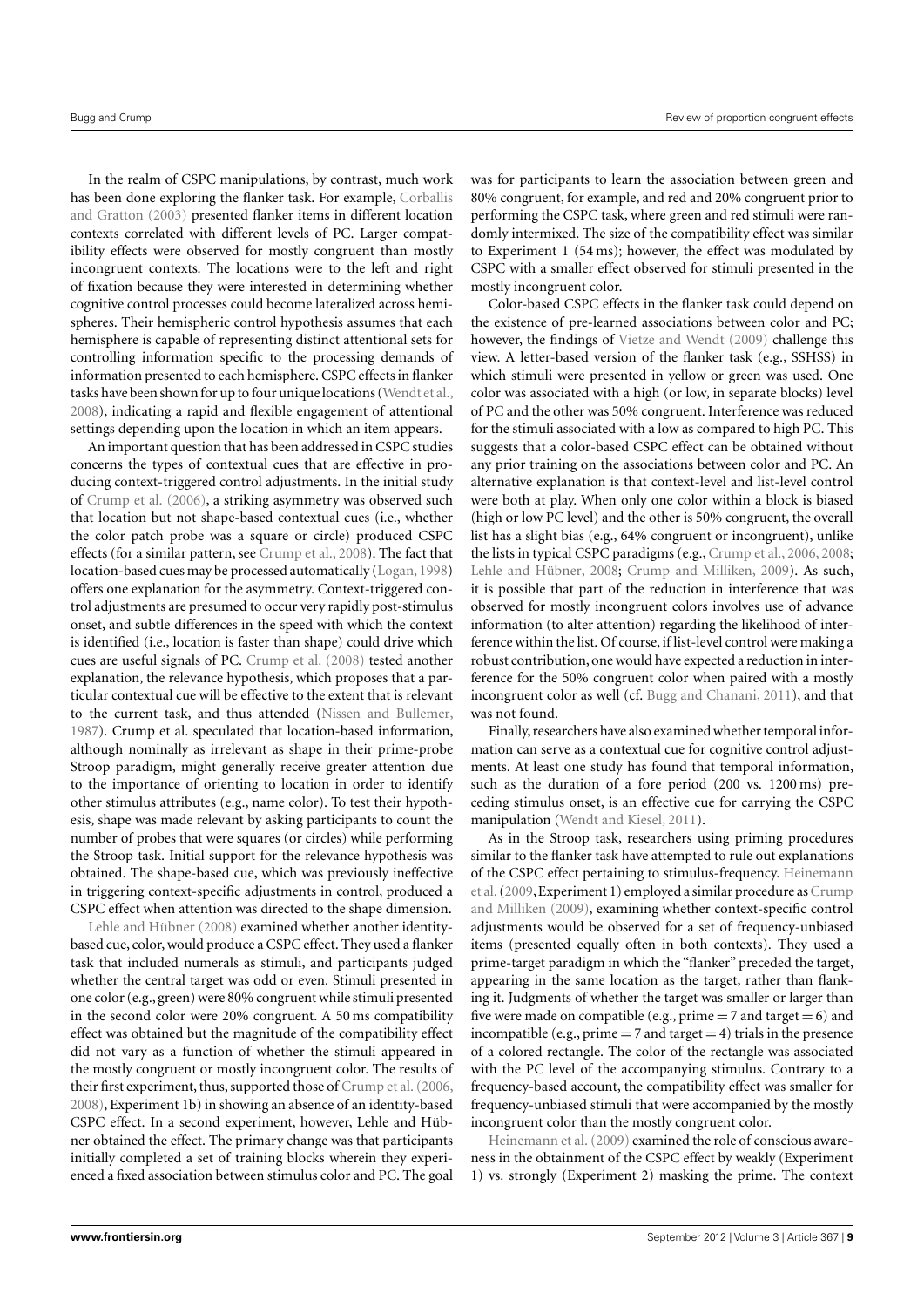manipulation did not produce differential compatibility effects when the prime was strongly masked. The authors concluded that conscious access to the incompatible prime stimuli is necessary for context-triggered adjustments in cognitive control, possibly because access allows participants to determine the prime's (distractor's) utility to processing the target information, which allows modulation of attention to the prime on subsequent trials. Note that at first blush this may seem discrepant with findings that show participants do not have conscious access to the PC manipulation (i.e., cannot report the approximate proportion congruence for each context, [Crump et al.,](#page-14-27) [2006\)](#page-14-27). However, a subtle but important difference is that even when primes are only barely visible, this information may be sufficient for participants to develop an implicit sense of PC even if they cannot consciously report the identity of the prime.

Most recently, in a fMRI study, [King et al.](#page-14-37) [\(2012\)](#page-14-37) examined the neurophysiological underpinnings of CSPC effects in a variant of flanker that used face-stimuli as targets and distractors, and location as the cue to signal PC. Their task used unique faces on every trial and thus ruled out S-R learning as an explanation for their observed CSPC effects. Context-specific modulation of flanker interference was tied to activity in the medial superior parietal lobule that displayed functional coupling with visual regions processing the flanker stimuli. They also showed that CSPC effects depended on context repetitions across trials, and suggested that context cues may not trigger online retrieval of attention settings, but instead may instantiate or prime attentional sets that apply forward when the context repeats.

# **PARALLEL DEVELOPMENTS IN THE TASK-SWITCHING LITERATURE**

Task-switching costs – the finding that performance costs ensue when switching rather than repeating a task– are influenced by a range of processes from higher-level preparatory and strategic processes to lower-level cue-encoding and priming processes. Task-switching costs are influenced by list-wide proportion manipulations. Note, however, that these manipulations do not center on PC but instead on proportion repeat. Task-switch costs are larger for high proportion task-repeat than for low proportion task-repeat blocks of trials [\(Dreisbach et al.,](#page-14-38) [2002;](#page-14-38) [Dreisbach and](#page-14-39) [Haider,](#page-14-39) [2006;](#page-14-39) [Schneider and Logan,](#page-15-21) [2006\)](#page-15-21). Task-switching costs are also influenced by item-specific proportion repeat manipulations [\(Leboe et al.,](#page-14-40) [2008\)](#page-14-40). Task-switch costs are larger for items associated with a high than low proportion of repeats. Taskswitching costs can also be influenced by contextual cues that are predictive of particular tasks [\(Mayr and Bryck,](#page-15-22) [2005,](#page-15-22) [2007;](#page-15-23) [Rubin](#page-15-24) [and Koch,](#page-15-24) [2006\)](#page-15-24). For example, task-switching costs are reduced when tasks appear in predictive contexts (such as location) rather than in unpredictive contexts. These findings are very much in line with the idea that stimulus information can retrieve attentional control settings and apply them to adjust online performance. In this case task-sets, rather than spatial attention or word-filtering settings, are retrieved by contextual cues.

Somewhat more abstractly, task-switching costs are also influenced by context-specific proportion repeat manipulations [\(Leboe](#page-14-40) [et al.,](#page-14-40) [2008;](#page-14-40) [Crump and Logan,](#page-14-41) [2010\)](#page-14-41). Task-switch costs are larger in the context associated with a high than low proportion of task-repeats. In these cases, the contextual cue was not associated with a particular task, but instead associated with likelihood of switching a task. One interpretation of this latter context effect is that contextual cues can retrieve a signal that controls whether or not a recently used task-set is retrieved and applied to current performance.

# **CONTROL PROCESSES AND REPRESENTATIONS INVOLVED IN LWPC, ISPC, AND CSPC EFFECTS**

To take stock, PC effects can take several forms (list-wide, item-, and context-specific), they are highly robust, and they have been replicated both within and across paradigm boundaries in attention. For these reasons, we view PC manipulations as a useful tool to better understand cognitive control processes in general. Earlier, we forwarded the attention and action theory [\(Norman and Shal](#page-15-2)[lice,](#page-15-2) [1986\)](#page-15-2) as a tool to better classify levels of cognitive control. We distinguished between proximal and distal forms of control and endogenous and exogenous forms of control. In this section we describe how different PC effects provide insight into these forms of control.

## **SUPERVISORY CONTROL**

Supervisory control refers collectively to those processes engaged in strategic, endogenous, anticipatory, preparatory, proactive, executive, or voluntary control. Supervisory control reflects operations of the elusive homunculus, where the intentions, plans, and strategies voluntarily adopted by a performer direct, guide, and coordinate how attention selects information in the environment. Supervisory processes comprehend task-instructions and set overarching goals for task performance like speed-accuracy tradeoffs, attention to task-relevant information, and application of taskspecific rules. Supervisory control monitors ongoing performance and makes adjustments to the activation of action plans when performance runs amok. Supervisory control is endogenous and distally acts on the proximal control units that direct attention and action. Similarly, in task-specific models of attentional selection, like Stroop [\(Cohen et al.,](#page-14-42) [1990,](#page-14-42) and in domain-general models of attention [\(Bundesen,](#page-14-43) [1990;](#page-14-43) [Logan,](#page-14-44) [2002\)](#page-14-44), the setting of weights that filter perceptual information is assumed to be under supervisory control. The setting of weights is an endogenous act of control, and the weights themselves refer to the proximal mechanisms that filter information.

Supervisory processes are often invoked to explain LWPC effects (e.g., [Lowe and Mitterer,](#page-14-7) [1982\)](#page-14-7). If participants become aware of the manipulation, then they have every opportunity to anticipate and prepare for upcoming congruent or incongruent trials. In the context of Stroop, this would imply that participants are capable of voluntarily adjusting the extent to which they suppress word information [\(Cheesman and Merikle,](#page-14-9) [1986;](#page-14-9) [Balota and](#page-14-45) [Faust,](#page-14-45) [2001\)](#page-14-45). This is plausible, as [Raz et al.](#page-15-25) [\(2006\)](#page-15-25) demonstrated that highly suggestible subjects show reduced Stroop interference when they are told to imagine words as not word-like. Strategic control also requires effort to maintain attentional focus over the course of the task, and it is well known that PC effects vary with working memory capacity, presumably reflecting the fact that people low in working memory capacity fail to consistently maintain the attention settings required for their adopted strategy [\(Kane](#page-14-11)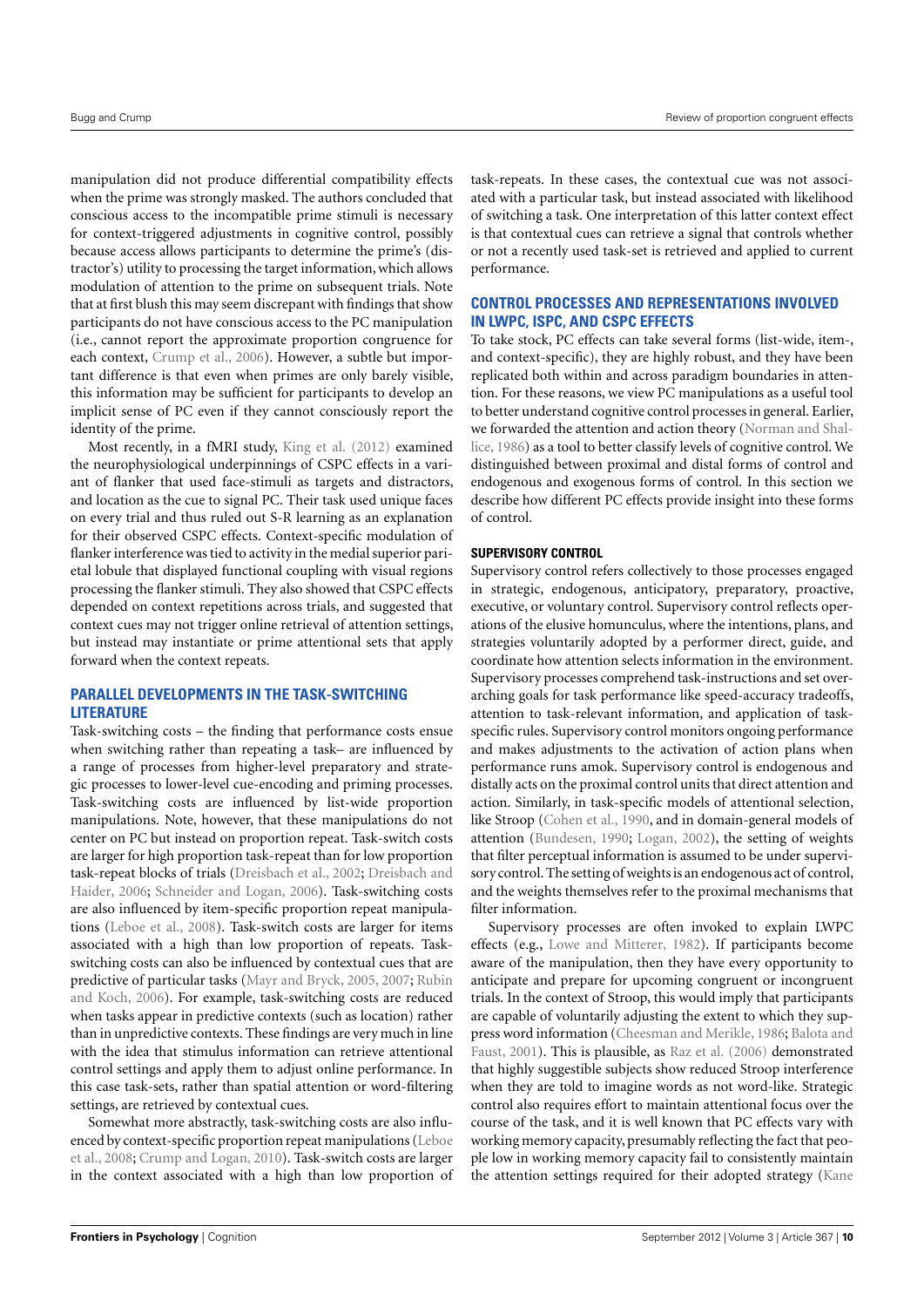[and Engle,](#page-14-11) [2003;](#page-14-11) but see [Hutchison,](#page-14-18) [2011,](#page-14-18) for evidence of larger LWPC effects for individuals with low working memory capacity).

Strategic control accounts assume awareness of the PC manipulation, however participants may show list-wide effects even when unaware of the manipulation. Blais et al. (2012) found that shifts in cognitive control across mostly congruent and mostly incongruent lists largely reflected implicit knowledge of PC. Participants who were more aware of the LWPC manipulation were not more likely to show a significantly larger LWPC effect, as might be expected if participants were using a voluntary strategy based on awareness of PC. An alternative idea is that of [Melara and Algom](#page-15-10) [\(2003\)](#page-15-10) who refer to attention being differentially drawn to the irrelevant dimension in mostly congruent vs. mostly incongruent conditions depending on the irrelevant dimension's utility to responding. Note that no reference to voluntary filtering of the irrelevant dimension is made per this very viable account. Instead, the idea is that this biasing of attention occurs relatively automatically when correlations are present between the relevant and irrelevant dimension, as is the case when PC is manipulated [cf. [Kinoshita et al.'s,](#page-15-26) [2011,](#page-15-26) explanation of the effects of list-wide congruency proportion on priming (with visible primes) that refers to *implicit* tracking of the prime's utility in predicting the response].

Item-specific proportion congruent and CSPC manipulations typically do not invoke voluntary control, whereby participants become aware of the associations between particular items or contexts and their likelihood of congruency, and then use this knowledge to prepare for upcoming trials. Most ISPC designs do not probe awareness of the ISPC manipulation so it is not clear whether participants have explicit knowledge of the manipulation. In an ISPC-like paradigm, [Schmidt et al.](#page-15-11) [\(2007\)](#page-15-11) found that evidence of the learning of four non-color-word contingencies was present even in participants who were explicitly unaware of the contingencies. Given that ISPC designs have many different items (usually between 4 and 8),it seems unlikely that participants would become aware of all of the item-specific associations.

It is perhaps easier to imagine that voluntary control could account for CSPC effects (cf. [Heinemann et al.,](#page-14-36) [2009\)](#page-14-36). Many CSPC designs employ two contexts: high and low PC. It is possible that participants become aware of the CSPC manipulation and simultaneously prepare two attentional sets, one for each context. On this view, CSPC effects would reflect rapid voluntary switching of attentional set in response to contextual information. However, participants are unable to explicitly report the proportions of congruent and incongruent items in the high and low PC contexts [\(Crump et al.,](#page-14-27) [2006\)](#page-14-27). In the same set of studies, CSPC effects were observed for location cues, but not for shape cues. Following up, [Crump et al.](#page-14-34) [\(2008\)](#page-14-34) attempted to make shape cues effective by informing participants about the CSPC manipulation. Participants signed a consent form indicating they were aware of which shapes signaled high and low PC, however CSPC effects were not observed. Interestingly, at the end of the experiment participants were again probed for their knowledge of the manipulation, and at this time they failed to report the correct proportions. This leaves open the possibility that the awareness manipulation was not strong enough, however it also underscores that participants become absorbed with the task and lose knowledge of the CSPC manipulation by the end of the task.

## **STIMULUS-DRIVEN CONTROL**

Stimulus-driven control refers to exogenous cuing or triggering of proximal representations coordinating attention and action. Stimulus-driven control covers, but is not limited to, classic automatic influences that occur in a rapid, non-voluntary, and stereotyped or inflexible manner. Well-known examples in attention include interference from distracting word or spatial information in Stroop or Flanker, attention capture by salient perceptual information [\(Theeuwes,](#page-15-27) [1991,](#page-15-27) [1992\)](#page-15-28), or peripheral visual cuing effects [\(Posner and Cohen,](#page-15-29) [1984\)](#page-15-29). Stimulus-driven control also guides action in the context implicit sequence learning tasks [\(Nissen and](#page-15-18) [Bullemer,](#page-15-18) [1987\)](#page-15-18), and broadly covers classical conditioning phe-nomena in human and animal learning (Pavlov, 1927; [Rescorla and](#page-15-31) [Wagner,](#page-15-31) [1972\)](#page-15-31). In these examples stimuli are assumed to capture attentional resources or retrieve learned responses.

Stimulus-driven control processes are invoked to explain ISPC and CSPC effects. Here features of the item or the item's context act as environmental cues. Cues trigger associated representations controlling attention and action. In the [Norman and Shallice](#page-15-2) [\(1986\)](#page-15-2) theory stimuli retrieve action schemas. In the PC literature stimuli are assumed to retrieve associated responses or attentional settings [\(Jacoby et al.,](#page-14-1) [2003\)](#page-14-1). As we have discussed, a major debate in the PC literature aims to adjudicate between contingency learning accounts that invoke stimulus-response associations, and stimulus-driven attentional control accounts that invoke stimulusattention associations in accounting for ISPC and CSPC effects. These representational issues are summarized in the next section. Aside from this debate, there is broad consensus that stimulusdriven processes play an important role in PC effects, and in guiding attention and action in general.

#### **LOW AND HIGH LEVELS OF PROXIMAL CONTROL**

Proximal control refers to those representations that are exogenously or endogenously brought to bear in the direct control of attention and action. The stimulus-response association is perhaps the most classic example of a representation controlling action. There is broad consensus that stimulus-response associations are a fundamental building block of performance across attention and action, and there is wide recognition that these representations mediate some, but not all PC effects.

One of the major new insights into proximal control provided by the PC literature could be termed the *stimulus-attention association*. Conventionally, stimuli are assumed to be directly associated with responses, whereas attentional settings are assumed to be controlled by supervisory processes, and not associated with or triggered by environmental cues. The stimulus-attention association allows for the possibility that environmental cues can be associated with and trigger the application of attentional filters that, like responses, have been paired together during a learning experience. This kind of representation has been invoked to explain ISPC and CSPC effects, whereby the features of the item or contextual features rapidly trigger associated attentional filters that modulate the size of congruency effects.

Stimulus-response and stimulus-attention associations point to different levels of proximal control. Stimulus-response associations can be considered as low-level proximal control. Lowlevel refers to the notion that stimulus-response associations are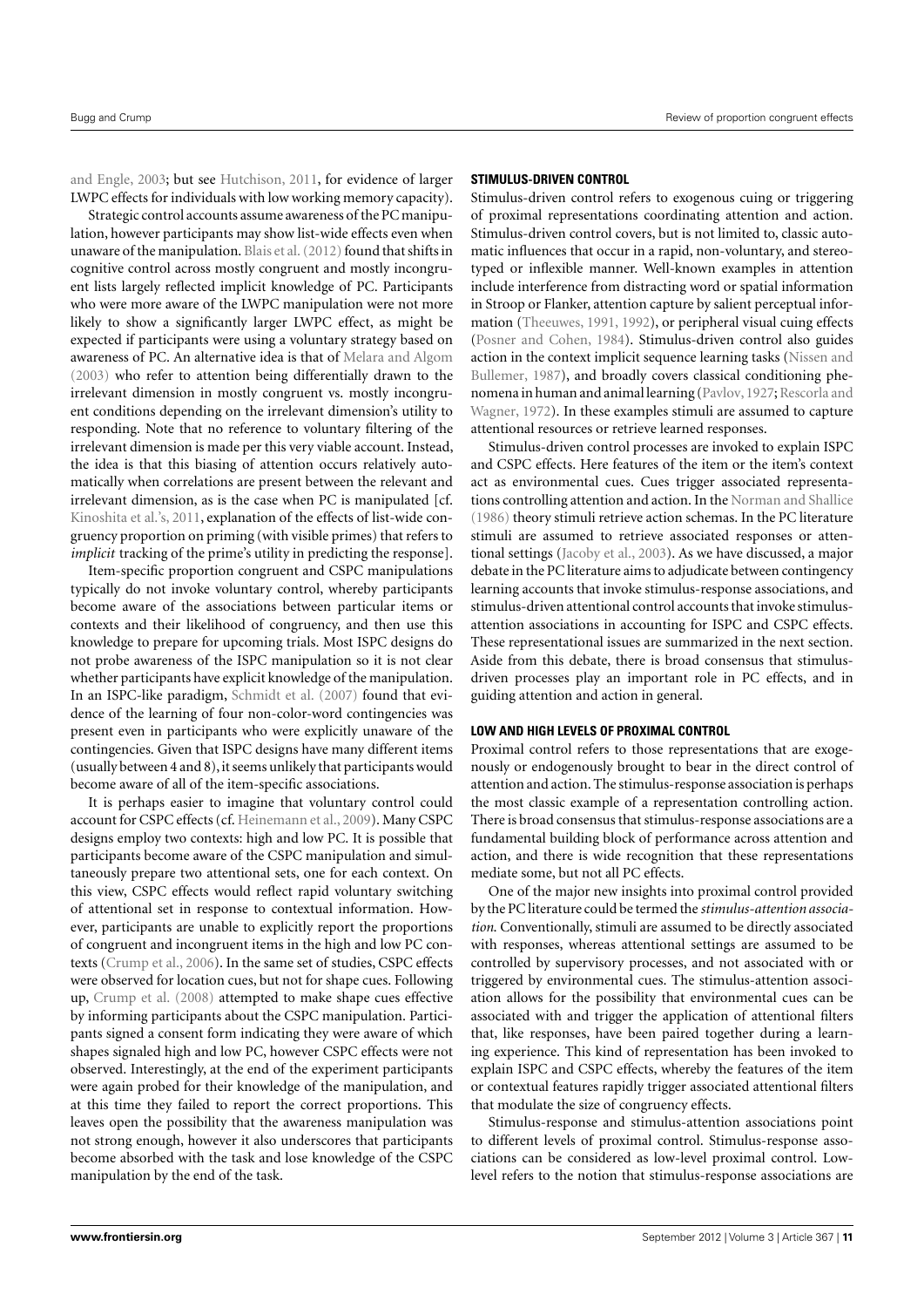well-learned, inflexible or stereotyped responses. Once triggered they proceed with minimal internal ability to make adjustments to action. The possibility of stimulus-attention representations suggests a more flexible, higher level of proximal control. Whereas stimulus-response associations can be highly stereotyped with stimuli retrieving only those specific actions paired in the past, stimulus-attention associations can allow for flexible control by triggering generalizable attentional filters that allow selection processes to transfer across items.

The PC literature has developed precise methods to identify effects that show evidence for stimulus-attention representations, but it is not alone in providing supporting evidence. Contextual cues can direct attention toward target location in visual search [\(Chun and Jiang,](#page-14-47) [1998\)](#page-14-47). Long-term negative priming [\(DeSchep](#page-14-48)[per and Treisman,](#page-14-48) [1996;](#page-14-48) [Grison et al.,](#page-14-49) [2005\)](#page-14-49), long-term inhibition of return effects [\(Tipper et al.,](#page-15-32) [2003\)](#page-15-32), long-term aftereffects in the stop-signal task [\(Verbruggen and Logan,](#page-15-33) [2008\)](#page-15-33), and long-term priming of pop-out effects in attention capture [\(Thomson and](#page-15-34) [Milliken,](#page-15-34) [2012a](#page-15-34)[,b\)](#page-15-35) show that stimuli can retrieve attentional filters applied to them from the recent and distant past. Last, prior experience with viewing natural scenes controls eye-movements and sampling of information from familiar images [\(Ryan et al.,](#page-15-36) [2007\)](#page-15-36). All of these examples demonstrate stimulus-driven control over a variety of attention processes and further support a distinction between low and high levels of proximal control.

The nature of stimulus-attention representations are currently not well understood. [Crump and Milliken](#page-14-28) [\(2009\)](#page-14-28) forwarded an episodic account whereby memory encodes the stimulus, response, contextual features, and attentional procedures or filters employed during performance. In this way, contextual information in the task environment can cue retrieval of attentional settings used in the past and apply them to control online processing in the present. This account acknowledges stimulus-driven control as a process that guides selective attention.As well, the account assumes enriched memory representations that not only code stimulusresponse information, but also code the history of attentional operations that have been applied during performance. In this way, the account is similar to the event-files account [Spape and Hommel](#page-15-37) [\(2008\)](#page-15-37) forwarded to explain the selectivity of sequential modulations of the auditory Stroop effect. The modulations were limited to sequences in which the to-be-ignored word ("high" or "low") was spoken by the same voice on trial *n* − 1 and trial *n*. Speaker voice was apparently a (contextual) feature to which the attentional control operations associated with trial *n* − 1 were bound (along with actions, etc.). Only when the same voice was spoken on trial *n* were the attentional operations reactivated, leading to a performance benefit.

A critical as yet untested assumption of these accounts is that the attentional filters triggered by stimuli are themselves bound together in records of prior experience (e.g., in an episode or event file) that code stimulus, response, and attentional filtering information. With respect to the attention and action theory, this assumption is akin to saying that the contention scheduling system codes more than stimulus-response units, it also codes stimulus-attention units or perhaps stimulus-attentionresponse units. An alternative possibility is that attention filters are not bound in a long or short-term episodic record,

but that they trigger application of attentional sets maintained outside of contention scheduling. Part of the distinction rests on whether the stimulus-triggered adjustment occurs during retrieval of bound attentional filters that are integrated into online attentional sets, or whether multiple attentional sets are maintained online and stimuli bias application of existing attentional sets. This distinction is made apparent in differing computational accounts of PC effects that are described in the next section.

# **COMPUTATIONAL ACCOUNTS**

List-wide and item-level PC effects have been discussed in more formal computational models. The aim of these models fits well with the aims of abandoning the conventional controlled vs. automatic dichotomy, and more precisely defining the processes underlying PC effects and cognitive control in general. Perhaps the most well known of extant computational models of PC effects is the conflict-monitoring account [\(Botvinick et al.,](#page-14-24) [2001\)](#page-14-24). According to this account, the anterior cingulate acts as a conflict-monitor, a cumulative recorder of conflict on all preceding trials. When conflict is frequent, as in a mostly incongruent list, the anterior cingulate signals regions such as dorsolateral prefrontal cortex to increase its top-down influence on performance. The notion of a conflict-monitoring system also challenges the controlled vs. automatic dichotomy as the monitoring system enacts control on an automatic basis driven by conflict signals. The control is endogenous in the sense that its origin stems from the processing of conflict signals, and these signals feed global, top-down adjustments buffering against conflict in the immediate future. Botvinick et al. characterize this global influence as heightened processing of the relevant dimension (see also [Egner and Hirsch,](#page-14-50) [2005\)](#page-14-50), though accounts positing heightened top-down filtering of the word dimension are equally viable [\(Lindsay and Jacoby,](#page-14-10) [1994\)](#page-14-10). Conflict-based adjustments are partly distal in the sense that the monitoring system acts on the attention processes filtering the relevant or irrelevant dimension, and they are partly proximal in the sense that there is a kind of closed processing loop between conflict detection and subsequent adjustment.

The conflict-monitoring account successfully anticipates the LWPC effect, including the finding of this effect for congruencymatched items (e.g., 50%, [Bugg and Chanani,](#page-14-25) [2011;](#page-14-25) 67 or 33%, [Hutchison,](#page-14-18) [2011\)](#page-14-18) and neutral trials [\(Bugg et al.,](#page-14-26) [2011b\)](#page-14-26). In addition to explaining the LWPC effect via a global heightening of topdown control in mostly incongruent lists, the conflict-monitoring account might also explain the effect via a reactive heightening of control, otherwise known as conflict-adaptation. LWPC manipulations necessarily bias the number of trials that are preceded by an incongruent trial. For example, in mostly incongruent blocks, most trials are preceded by an incongruent trial. This leaves open the possibility that smaller congruency effects in mostly incongruent vs. mostly congruent blocks are driven by conflict-driven adjustments on a local, trial-to-trial basis. Such an explanation may be less likely to account for LWPC effects on congruencymatched items or neutral items, however, when such items do not share overlapping features (relevant or irrelevant) with the items that establish the bias of the list (i.e., those items that are presented as incongruent on 75% of trials in a mostly incongruent list).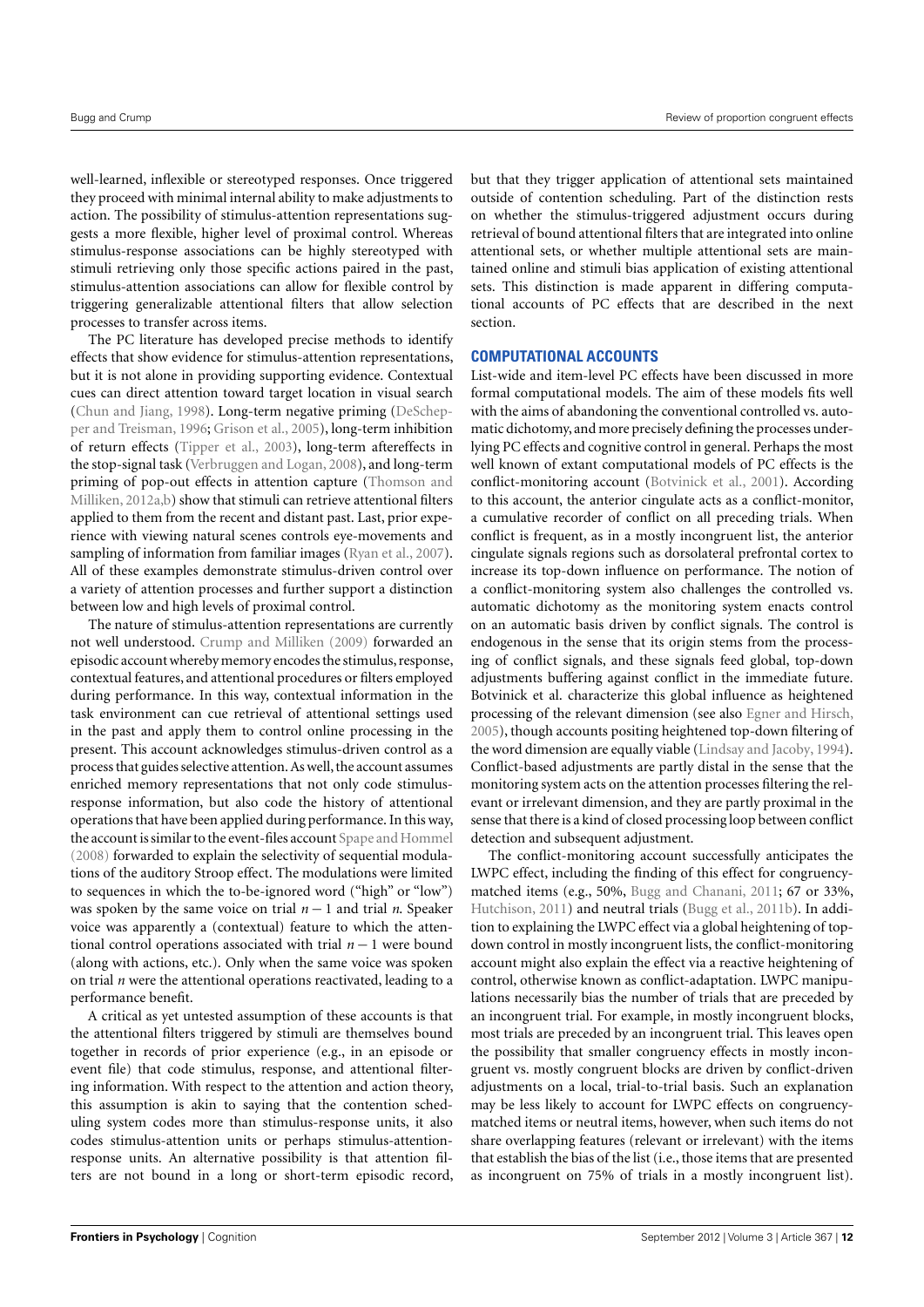Conflict-adaptation effects are more fickle under such conditions (e.g., [Mayr et al.,](#page-15-38) [2003;](#page-15-38) [Nieuwenhuis et al.,](#page-15-39) [2006\)](#page-15-39).

The conflict-monitoring account has difficulty accounting for ISPC and CSPC effects. Most ISPC and CSPC designs balance congruent and incongruent items at the list-wide level. In other words, conflict occurs on 50% of trials within a list, and the degree of conflict present in a given list is equivalent for all items. The finding of differential interference effects for different items or contexts is therefore difficult to reconcile with a model that posits a global level of top-down control across the list. In addition, in the case of ISPC and CSPC manipulations, the number of trials that follow incongruent items is also balanced such that it is unlikely that sequential effects such as conflict-adaptation can account for the corresponding effects. As a case in point, [Crump et al.](#page-14-27) [\(2006\)](#page-14-27) reported a sequential analysis in their CSPC design. They found significant sequential effects – the Stroop effect was smaller for trials following incongruent than congruent trials – however, these did not interact with the CSPC effect (see also [Vietze and Wendt,](#page-15-19) [2009,](#page-15-19) for a similar pattern in their study on color-based CSPC effects in the flanker task).

Several researchers have recently forwarded computational models that include item-specific mechanisms in an attempt to provide alternatives to the conflict-monitoring model. For instance, [Blais et al.](#page-14-22) [\(2007\)](#page-14-22) proposed an item-specific conflictmonitoring account of ISPC effects. The model assumes that conflict signals are item-specific rather than general. The model also assumes a role for online maintenance of multiple, item-specific attentional sets, and thus does not assume that online-adjustments are driven by memory retrieval processes. When conflict is frequently experienced for a given item (e.g., GREEN is shown frequently in white), control adjustments are made only to the relevant pathway for the specific item generating the conflict (e.g., attention to the color white is boosted for the word GREEN). Mostly incongruent items frequently cause conflict, which in turn triggers conflict-induced adjustments for those items, leading to smaller interference effects relative to mostly congruent items. Recent findings showing that item-specific control, when dissociated from contingency learning mechanisms, has a selective or more pronounced influence on incongruent trials [\(Bugg](#page-14-20) [et al.,](#page-14-20) [2011a;](#page-14-20) [Bugg and Hutchison,](#page-14-23) [2012\)](#page-14-23) lend support to the idea that conflict plays a role in triggering item-specific adjustments. Interestingly, this pattern is not consistently observed in CSPC paradigms that index context-specific control (e.g., [Crump et al.,](#page-14-27) [2006\)](#page-14-27), which raises the question of whether context-specific control adjustments are triggered by the occurrence of conflict. It is possible that access to the contextual cues, perhaps especially in the case of location, occurs sufficiently rapidly such that control adjustments are triggered prior to the detection of conflict. This remains to be explored in future modeling efforts.

Another open question is how the item-specific conflictmonitoring model accounts for transfer in ISPC and possibly CSPC paradigms. If the model boosts control only for the specific item (word-color compound) producing conflict, then transfer would seem unlikely given that transfer trials typically include an old word paired with a new color (or picture) or an old color (or picture) paired with a new word (e.g., [Crump and Milliken,](#page-14-28) [2009;](#page-14-28) [Bugg et al.,](#page-14-20) [2011a;](#page-14-20) [Bugg and Hutchison,](#page-14-23) [2012\)](#page-14-23).

An appeal of the model of [Blais et al.](#page-14-22) [\(2007\)](#page-14-22) is that it successfully models not only ISPC but also LWPC effects. However, with regard to the latter, it is important to note that the LWPC effects that were modeled were confounded with ISPC effects. Thus, it is uncertain whether the item-specific conflict-monitoring model can account for more "pure" indicators of list-level control such as LWPC effects for congruency-matched items [\(Bugg and Chanani,](#page-14-25) [2011;](#page-14-25) [Hutchison,](#page-14-18) [2011\)](#page-14-18). It seems rather unlikely, given that the congruency-matched items are identical in the mostly congruent and mostly incongruent lists (Bugg and Chanani; Hutchison). Because conflict is identical for these items across lists, similar levels of interference should be observed according to the model. Similarly, it is unlikely that conflict-adaptation effects resulting from item-specific conflict can account for the LWPC effect observed for congruency-matched items. In the study of Bugg and Chanani, congruency-matched items shared no features (relevant or irrelevant) with the items that established the bias of the list. According to the item-specific conflict-monitoring model, such adjustments would influence performance on the subsequent trial only when the word repeats [\(Blais et al.,](#page-14-22) [2007\)](#page-14-22), and the word never repeated when transitioning from a high conflict (biased) to a 50% congruent item (see also [Hutchison,](#page-14-18) [2011\)](#page-14-18). By contrast, another model that includes an item-specific component, here one that reflects a conflict modulated Hebbian learning rule, accommodates both item-specific and item-non-specific adaptation (e.g., sequential effects on non-repeating items; [Verguts and Notebaert,](#page-15-40) [2008\)](#page-15-40). As such, it accounts for the ISPC effect. Additionally, it might accommodate the LWPC effect for congruency-matched and neutral items if the sequential effects on the non-repeating trials in the paradigms that have revealed these LWPC effects are sufficiently robust. The model does, however, require an additional assumption to account for such effects, namely that there is a little bit of carry-over of the top-down control settings from trial *n* − 1 to trial *n*.

#### **OPEN ISSUES FOR FUTURE RESEARCH**

The already rich PC literature might be expanded in several theoretically important ways that would enhance our understanding of the many faces of cognitive control. For instance, PC designs involve learning about stimulus-response and stimulus-attention associations. It remains unclear whether these associations are formed by the same learning processes, and are established at the same rate. There is some evidence to suggest they may not be. For example, [Jacoby et al.](#page-14-1) [\(2003\)](#page-14-1) found that the contingencyconfounded ISPC effect was present within just 16 trials. By contrast, [Crump et al.](#page-14-27) [\(2006\)](#page-14-27) and [Bugg et al.](#page-14-2) [\(2008\)](#page-14-2) found that their CSPC effects, believed to reflect stimulus-attention associations, developed more slowly, and in some cases these effects interacted with block (i.e., were not observed in initial blocks but grew stronger with time).

Second, PC effects have been studied in single session designs where the learning occurs inside the experimental session. It remains unclear whether these learning experiences establish long-term associations that would continue to influence performance a day or a month in the future, similar to the types of effects that have been observed in other attention paradigms (e.g., see [DeSchepper and Treisman,](#page-14-48) [1996,](#page-14-48) for evidence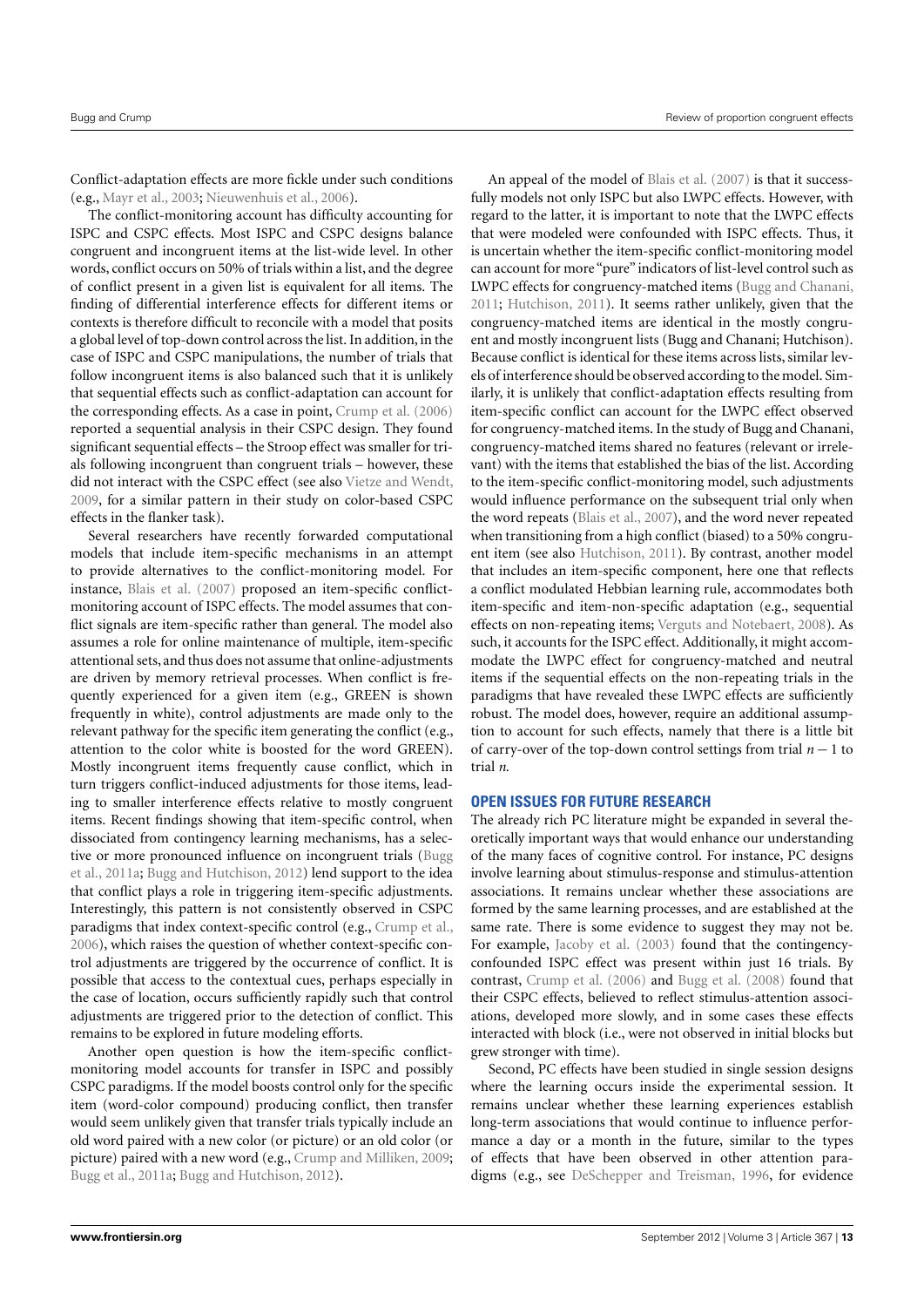of negative priming at a 1 month interval). Similarly, stimulusattention associations may be useful for particular items and contexts in specific situations, and new stimulus-attention associations may be required when task demands change at the item or context level. The time-course with which old stimulusattention associations interfere with learning of new stimulusattention associations remains an open question for future research.

A third open issue concerns the experience of conflict and the formation of associations. There is some evidence that learning about PC not only depends on item-frequency, but also depends on experiencing conflict during the learning experience. For example, [Crump et al.](#page-14-34) [\(2008\)](#page-14-34) showed a location-based CSPC effect in a Stroop color-naming task with word primes and color patch probes, but CSPC effects were not observed when the task was reversed (word naming with color patch primes and word probes). The word-naming version of the Stroop task reduces the experience of conflict, and suggests that conflict may play an important role in the learning of stimulus-attention associations.

Broadly speaking, we have endorsed the view that ISPC and CSPC effects reflect stimulus-driven control whereby item or context-level cues trigger attentional adjustments. This shows that stimulus-attention associations can be tailored for specific items, and for classes of items that appear in similar contexts. The principles guiding reliance on item- or context-specific stimulusattention associations remain unclear, however. For example, as noted above, it is not certain whether item and context-level control adjustments are both conflict triggered, nor is it clear when item-level associations would dominate over context associations or vice versa. [Bugg et al.](#page-14-2) [\(2008\)](#page-14-2) found that when words (an item-level signal) and font (a contextual signal) were correlated with PC, the PC effect was no larger than when words independently signaled PC, which might be interpreted as preliminary support for the dominance of item-specific signals of control.

Another issue is that PC designs, especially those examining manipulations other than LWPC, have largely been carried out in behavioral paradigms (but see [Blais and Bunge,](#page-14-14) [2010;](#page-14-14) [King](#page-14-37) [et al.,](#page-14-37) [2012\)](#page-14-37). The neural substrates coding stimulus-attention associations remain unspecified. Imaging studies may be particularly advantageous for examining whether control is indeed anticipatory/preparatory in the context of LWPC manipulations vs. stimulus-driven in the context of ISPC and CSPC manipulations. Methodologies are available that permit the examination of sustained activation patterns, which one would expect to accompany list-level control, and transient activation patterns, which should characterize the item- and context-level adjustments. Moreover, it would be advantageous to examine the timecourse of LWPC, ISPC, and CSPC effects. Cleary, the latter two reflect very rapid control adjustments, but it is not certain whether the time courses differ for ISPC and CSPC effects, or whether the trigger for such adjustments is a perceptual feature (e.g., shape differences such as font, [Bugg et al.,](#page-14-2) [2008\)](#page-14-2) as opposed to the conflict associated with processing of the irrelevant dimension. These questions could be addressed using event-related potentials.

Finally, there is much room for application of the range of PC manipulations to other tasks in which it would be theoretically advantageous to isolate voluntary control from stimulus-driven mechanisms, and vice versa. There is evidence of LWPC effects in the Simon task (e.g., [Hommel,](#page-14-51) [1994;](#page-14-51) [Toth et al.,](#page-15-41) [1995\)](#page-15-41), which shares some features with the Stroop and flanker tasks to which we devoted much attention. Determining whether PC manipulations are useful for examining cognitive control in tasks that are quite different from Stroop and flanker (e.g., task-switching; Go No-Go) is a necessary next step in evaluating whether the levels of control concepts presented herein might have broader appeal.

# **FINAL THOUGHTS**

People learn to optimize their performance in a complex and unruly world. It is increasingly clear that multiple levels of control guide performance during and after learning. We have distinguished broadly between endogenous vs. exogenous and proximal vs. distal aspects of control. Endogenous control highlights opportunity for volition to guide performance, and exogenous control highlights opportunity to offload control to the environment. Both endogenous and exogenous control act distally on the many kinds of proximal control representations that allow attention to filter relevant from irrelevant information and the motor system to guide action. The relationships between levels of control and the extent to which different control processes contribute to performance are not well understood.

On the one hand, investigating multiple levels of control calls for researchers to study each level independently. This involves a terminology of control that permits fine distinctions between levels and experimental rigor to create process pure measurements of each process. The PC literature is an illustration of the difficulty in achieving this rigor. Nevertheless, such an approach could potentially answer quantitative questions about control-based adjustments. For example, do voluntary, conflictbased, or stimulus-driven forms of adjusting attention all have the same power to change attentional settings? The approach might also encourage researchers to experimentally disentangle contributions of stimulus-response, stimulus-attention, conflictbased, and voluntary processes potentially mediating effects of interest.

On the other hand, it would be unfortunate if by dividingand-conquering the territory of cognitive control it would be left without some theme of unification. Investigating multiple levels of control also calls for researchers to clarify relationships between levels. Do different forms of control act on the same proximal mechanisms of control? Do these forms of control operate exclusively from each other or are they interrelated over the course of learning? For example, are stimulusattention associations formed strictly by incidental or implicit learning processes, or do they reflect a learning process that associates voluntary control of attention together with particular cues eventually mediating stimulus-driven control? We encourage both approaches, investigating the nuances of different forms of control and how they act in concert as paths toward understanding the manifold ways that cognitive control coordinates performance.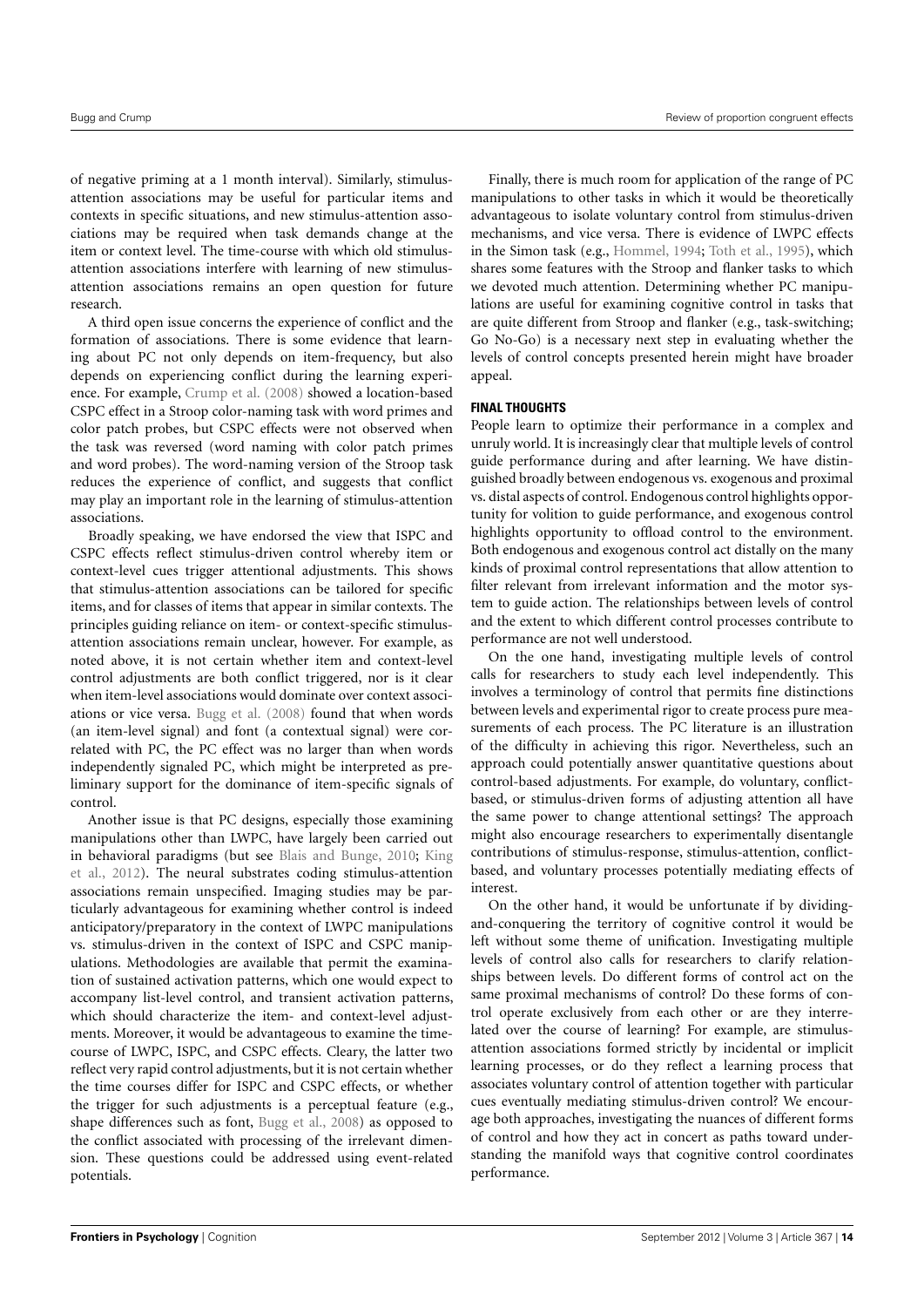#### **REFERENCES**

- <span id="page-14-19"></span>Atalay, N. B., and Misirlisoy, M. (2012). Can contingency learning alone account for item-specific control? Evidence from within- and betweenlanguage ISPC effects.*J. Exp. Psychol. Learn. Mem. Cogn.* [Epub ahead of print].
- <span id="page-14-45"></span>Balota, D. A., and Faust, M. E. (2001). "Attention in dementia of the Alzheimer's type," in *Handbook of Neuropsychology*, 2nd Edn, eds F. Boller and S. Cappa (New York, NY: Elsevier Science), 51–80.
- <span id="page-14-14"></span>Blais, C., and Bunge, S. (2010). Behavioral and neural evidence for itemspecific performance monitoring. *J. Cogn. Neurosci.* 22, 2758–2767.
- <span id="page-14-46"></span>Blais, C., Harris, M. B., Guerrero, J. V., and Bunge, S. A. (2012). Rethinking the role of automaticity in cognitive control. *Q. J. Exp. Psychol.* 65, 268–276.
- <span id="page-14-22"></span>Blais, C., Robidoux, S., Risko, E. F., and Besner, D. (2007). Item-specific adaptation and the conflict monitoring hypothesis: a computational model. *Psychol. Rev.* 114, 1076–1086.
- <span id="page-14-24"></span>Botvinick, M. M., Braver, T. S., Barch, D. M., Carter, C. S., and Cohen, J. D. (2001). Conflict monitoring and cognitive control. *Psychol. Rev.* 114, 1076–1086.
- <span id="page-14-13"></span>Braver, T. S., Gray, J. R., and Burgess, G. C. (2007). "Explaining the many varieties of working memory variation: dual mechanisms of cognitive control," in *Variation in Working Memory*, eds A. R. A. Conway, C. Jarrold, M. J. Kane, A. Miyake, and J. N. Towse (Oxford: Oxford University Press), 76–106.
- <span id="page-14-25"></span>Bugg, J.M., and Chanani,S. (2011). Listwide control is not entirely elusive: evidence from picture-word Stroop. *Psychon. Bull. Rev.* 18, 930–936.
- <span id="page-14-23"></span>Bugg, J. M., and Hutchison, K. A. (2012). Converging evidence for control of color-word Stroop interference at the item level. *J. Exp. Psychol. Hum. Percept. Perform.* doi[:10.1037/a0029145](http://dx.doi.org/10.1037/a0029145)
- <span id="page-14-20"></span>Bugg, J. M., Jacoby, L. L., and Chanani, S. (2011a). Why it is too early to lose control in accounts of item-specific proportion congruency effects. *J. Exp. Psychol. Hum. Percept. Perform.* 37, 844–859.
- <span id="page-14-26"></span>Bugg, J. M., McDaniel, M. A., Scullin, M. K., and Braver, T. S. (2011b). Revealing list-level control in the Stroop task by uncovering its benefits and a cost. *J. Exp. Psychol. Hum. Percept. Perform.* 37, 1595–1606.
- <span id="page-14-2"></span>Bugg, J. M., Jacoby, L. L., and Toth, J. P. (2008). Multiple levels of control in the Stroop task. *Mem. Cognit.* 36, 1484–1494.

<span id="page-14-43"></span>Bundesen, C. (1990). A theory of visual attention. *Psychol. Rev.* 97, 523–547.

- <span id="page-14-9"></span>Cheesman, J., and Merikle, P. M. (1986). Distinguishing conscious from unconscious perceptual processes. *Can. J. Psychol.* 40, 343–367.
- <span id="page-14-47"></span>Chun, M. M., and Jiang, Y. (1998). Contextual cueing: implicit learning and memory of visual context guides spatial attention. *Cogn. Psychol.* 36, 28–71.
- <span id="page-14-30"></span>Cohen,A., Fuchs,A.,Bar-Sela,A.,Brumberg, Y., and Magen, H. (1999). Correlational cuing as a function of target complexity and target-flanker similarity. *Percept. Psychophys.* 61, 275–290.
- <span id="page-14-42"></span>Cohen, J. D., Dunbar, K., and McClelland, J. L. (1990). On the control of automatic processes: a parallel distributed processing model of the Stroop effect. *Psychol. Rev.* 97, 332–361.
- <span id="page-14-4"></span>Cooper, R., and Shallice, T. (2000). Contention scheduling and the control of routine activities.*Cogn. Neuropsychol.* 17, 297–338.
- <span id="page-14-31"></span>Corballis, P. M., and Gratton, G. (2003). Independent control of processing strategies for different locations in the visual field. *Biol. Psychol.* 64, 191–209.
- <span id="page-14-27"></span>Crump, M. J. C., Gong, Z., and Milliken, B. (2006). The context-specific proportion congruent effect: location as a contextual cue. *Psychon. Bull. Rev.* 13, 316–321.
- <span id="page-14-41"></span>Crump, M. J. C., and Logan, G. D. (2010). Contextual control over task-set retrieval. *Atten. Percept. Psychophys.* 72, 2047–2053.
- <span id="page-14-28"></span>Crump, M. J. C., and Milliken, B. (2009). The flexibility of contextspecific control: evidence for context-driven generalization of item-specific control settings. *Q. J. Exp. Psychol. (Hove)* 62, 1523–1532.
- <span id="page-14-34"></span>Crump, M. J. C., Vaquero, J. M. M., and Milliken, B. (2008). Context-specific learning and control: the role of awareness, task-relevance, and relative salience. *Conscious. Cogn.* 17, 22–36.
- <span id="page-14-21"></span>Dell'Acqua, R., Job, R., Peressotti, F., and Pascali, A. (2007). The picture– word interference effect is not a Stroop effect. *Psychon. Bull. Rev.* 14, 717–722.
- <span id="page-14-48"></span>DeSchepper, B. G., and Treisman, A. M. (1996). Visual memory for novel shapes: implicit coding without attention. *J. Exp. Psychol. Learn. Mem. Cogn.* 22, 27–47.
- <span id="page-14-17"></span>Dishon-Berkovits, M., and Algom, D. (2000). The Stroop effect: it is not the robust phenomenon that you have

thought it to be. *Mem. Cognit.* 28, 1437–1449.

- <span id="page-14-39"></span>Dreisbach, G., and Haider, H. (2006). Preparatory adjustment of cognitive control in the task switching paradigm. *Psychon. Bull. Rev.* 13, 334–338.
- <span id="page-14-38"></span>Dreisbach, G., Haider, H., and Kluwe, R. H. (2002). Preparatory processes in the task-switching paradigm: evidence from the use of probability cues. *J. Exp. Psychol. Learn. Mem. Cogn.* 28, 468–483.
- <span id="page-14-3"></span>Egner, T. (2008). Multiple conflictdriven control mechanism in the human brain. *Trends Cogn. Sci. (Regul. Ed.)* 12, 374–380.
- <span id="page-14-50"></span>Egner, T., and Hirsch, J. (2005). Cognitive control mechanisms resolve conflict through cortical amplification of task-relevant information. *Nat. Neurosci.* 8, 1784–1790.
- <span id="page-14-29"></span>Eriksen,B.A., and Eriksen,C.W. (1974). Effects of noise letters upon the identification of a target letter in a nonsearch task. *Percept. Psychophys.* 16, 143–149.
- <span id="page-14-33"></span>Gratton, G., Coles, M. G. H., and Donchin, E. (1992). Optimizing the use of information: strategic control of activation and responses. *J. Exp. Psychol. Gen.* 121, 480–506.
- <span id="page-14-49"></span>Grison, S., Tipper, S. P., and Hewitt, O. (2005). Long-term negative priming: support for retrieval of prior attentional processes. *Q. J. Exp. Psychol. A* 58, 1199–1224.
- <span id="page-14-36"></span>Heinemann, A., Kunde, W., and Kiesel, A. (2009). Context-specific primecongruency effects: on the role of conscious stimulus representations for cognitive control. *Conscious. Cogn.* 18, 966–976.
- <span id="page-14-51"></span>Hommel, B. (1994). Spontaneous decay of response-code activation. *Psychol. Res.* 56, 261–268.
- <span id="page-14-6"></span>Hommel, B. (2007). Consciousness and control: not identical twins. *J. Conscious. Stud.* 12, 155–176.
- <span id="page-14-18"></span>Hutchison, K. A. (2011). The interactive effects of list-based control, itembased control, and working memory capacity on Stroop performance. *J. Exp. Psychol. Learn. Mem. Cogn.* 37, 851–860.
- <span id="page-14-1"></span>Jacoby, L. L., Lindsay, D. S., and Hessels, S. (2003). Item-specific control of automatic processes: Stroop process dissociations. *Psychon. Bull. Rev.* 10, 638–644.
- <span id="page-14-15"></span>Jacoby, L. L., McElree, B., and Trainham, T. N. (1999). "Automatic influences as accessibility bias in memory and Stroop-like tasks: toward a formal model," in *Attention and Performance XVII: Cognitive Regulation of Performance. Interaction of Theory*

*and Application*, eds D. Gopher and A. Koriat (Cambridge, MA: MIT Press), 461–486.

- <span id="page-14-5"></span>Jordan, M. I., and Rumelhart, D. E. (1992). Forward models: supervised learning with a distal teacher. *Cogn. Sci.* 16, 307–354.
- <span id="page-14-11"></span>Kane, M. J., and Engle, R. W. (2003). Working memory capacity and the control of attention: the contributions of goal neglect, response competition, and task to Stroop interference. *J. Exp. Psychol. Gen.* 132, 47–70.
- <span id="page-14-37"></span>King, J. A., Korb, F. M., and Egner, T. (2012). Priming of control: implicit contextual cuing of topdown attentional set. *J. Neurosci.* 32, 8192–8200.
- Kinoshita, S., Mozer, M. C., and Forster, K. I. (2011). Dynamic adaptation to history of trial difficulty explains the effect of congruency proportion on masked priming. *J. Exp. Psychol. Gen.* 140, 622–636.
- <span id="page-14-40"></span>Leboe, J. P., Wong, J., Crump, M. J. C., and Stobbe, K. (2008). Probespecific proportion task repetition effects on switching costs. *Percept. Psychophys.* 70, 935–945.
- <span id="page-14-32"></span>Lehle, C., and Hübner, R. (2008). Onthe-fly adaptation of selectivity in the flanker task. *Psychon. Bull. Rev.* 15, 814–818.
- <span id="page-14-10"></span>Lindsay, D. S., and Jacoby, L. L. (1994). Stroop process dissociations: the relationship between facilitation and interference. *J. Exp. Psychol. Hum. Percept. Perform.* 20, 219–234.
- <span id="page-14-12"></span>Logan, G. D. (1980). Attention and automaticity in Stroop and priming tasks: theory and data.*Cogn. Psychol.* 12, 523–553.
- <span id="page-14-16"></span>Logan, G. D. (1988). Toward an instance theory of automatization. *Psychol. Rev.* 95, 492–527.
- <span id="page-14-35"></span>Logan, G. D. (1998). What is learned during automatization? II. Obligatory encoding of spatial location*. Hum. Percept. Perform.* 24, 1720–1736.
- <span id="page-14-44"></span>Logan, G. D. (2002). An instance theory of attention and memory. *Psychol. Rev.* 109, 376–400.
- <span id="page-14-0"></span>Logan, G. D., and Zbrodoff, N. J. (1979). When it helps to be misled: facilitative effects of increasing the frequency of conflicting stimuli in a Stroop-like task. *Mem. Cognit.* 7, 166–174.
- <span id="page-14-8"></span>Logan, G. D., Zbrodoff, N. J., and Williamson, J. (1984). Strategies in the color-word Stroop task. *Bull. Psychon. Soc.* 22, 135–138.
- <span id="page-14-7"></span>Lowe, D., and Mitterer, J. O. (1982). Selective and divided attention in a Stroop task. *Can. J. Psychol.* 36, 684–700.